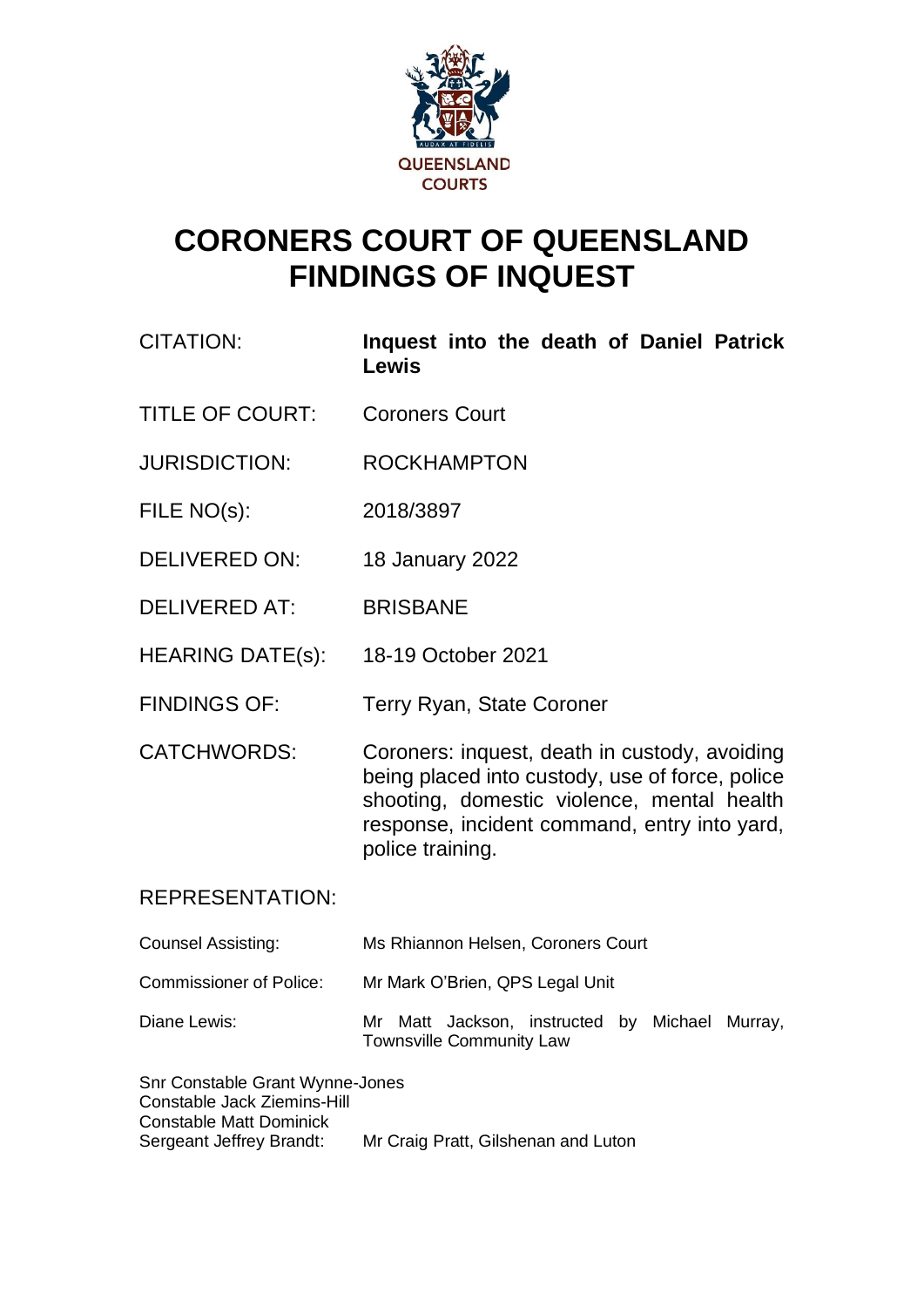# Contents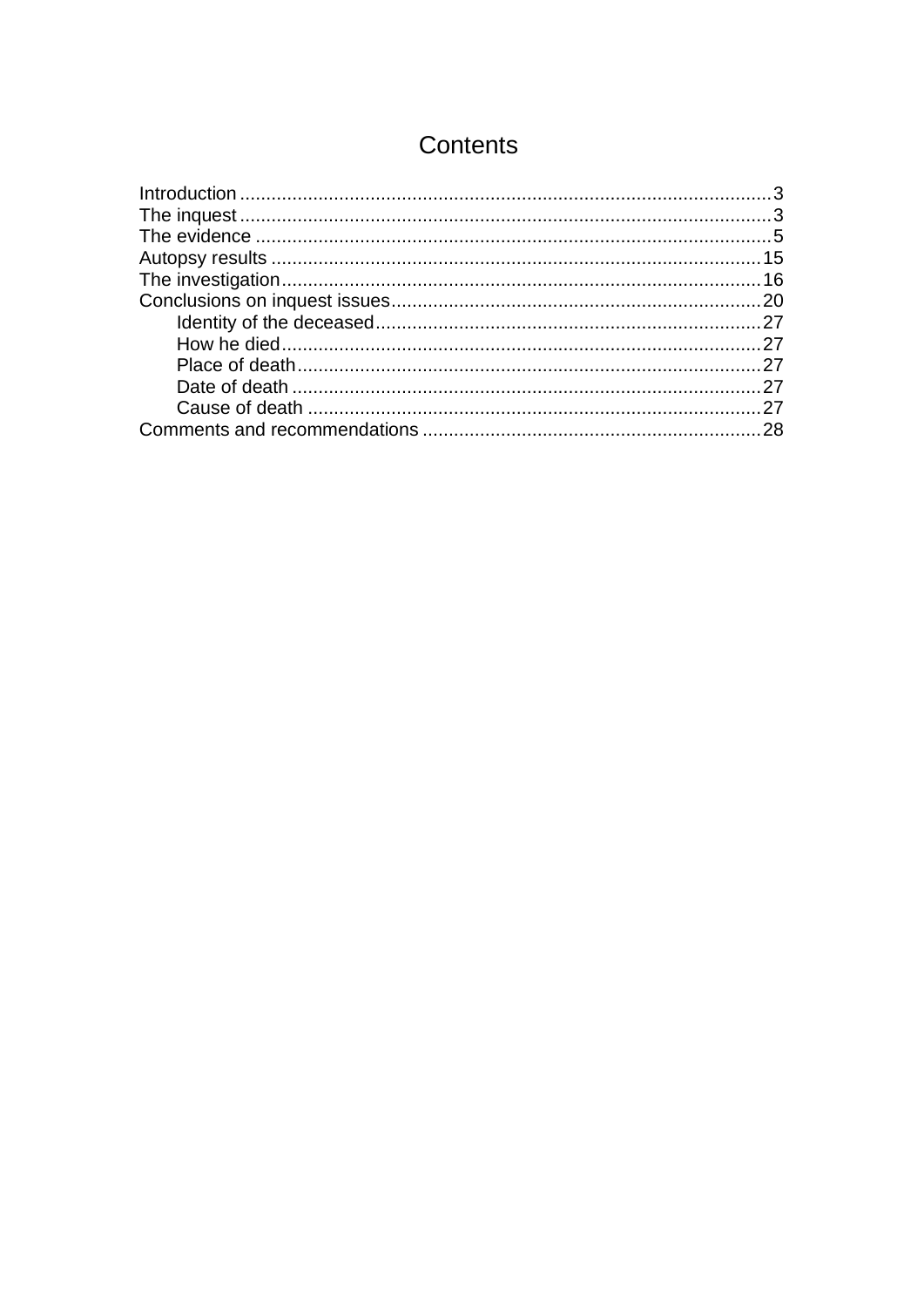### <span id="page-2-0"></span>**Introduction**

- 1. Daniel Lewis was aged 36. He died on 31 August 2018 after being shot by Queensland Police Service officers responding to a 000 call from the 19 year old son of his partner, Ms McIntyre. The son told the call taker Mr Lewis had hit his mother, gone 'ape' and chased him outside.
- 2. Ms McIntyre also told the call taker Mr Lewis 'laid' into her and her son. When police arrived, Mr Lewis was inside Ms McIntyre's home. Ms McIntyre, along with her son and eight year old daughter, were on their neighbour's driveway.
- 3. One of the first crew of two police officers walked over to the locked screen door, announced he was a police officer and called out to Mr Lewis. Mr Lewis did not respond. The same officer heard what sounded like a Taser near the garage.
- 4. Two more officers attended the scene and jumped over a timber gate on the side of the house that was locked. They walked to the back of the yard and onto the patio. The officers announced themselves and yelled for Mr Lewis to come out. Police officers at the front and back of the house continually yelled for Mr Lewis to come out.
- 5. After around five minutes, Mr Lewis yelled he had a *"shot gun loaded"* and threatened the officers in the backyard. Soon after, Mr Lewis came out of a side door of the house armed with three knives. An attempt to Taser him was unsuccessful. He walked towards the back of the yard towards police and threw one of the knives at police. He was then fatally shot. The incident was captured on the attending officers' Body Worn Cameras (BWC).
- 6. An investigation into the circumstances surrounding Mr Lewis' death was conducted by Detective Sergeant Christine Knapp of the QPS Internal Investigations Group. DS Knapp provided a coronial report with various annexures, including witness statements, digital recordings, medical and offender records.
- 7. A post-mortem examination found Mr Lewis died from gunshot wounds to his chest and abdomen.

# <span id="page-2-1"></span>**The inquest**

- 8. Mr Lewis' death was reported as a death in custody under the *Coroners Act 2003*. He died while he was trying to avoid being put into custody. In those circumstances an inquest was mandatory. A pre-inquest hearing was held on 18 August 2021 at Brisbane. Following the pre-inquest hearing, the issues for inquest were settled as:
	- 1. The findings required by s. 45(2) of the Coroners Act 2003; namely the identity of the deceased, when, where and how he died and what caused his death;
	- 2. The appropriateness of the actions of the attending police officers, including the decision by the police to enter the backyard of the residence;
	- 3. The sufficiency of the training provided to officers in responding to a similar incident, particularly involving an armed offender;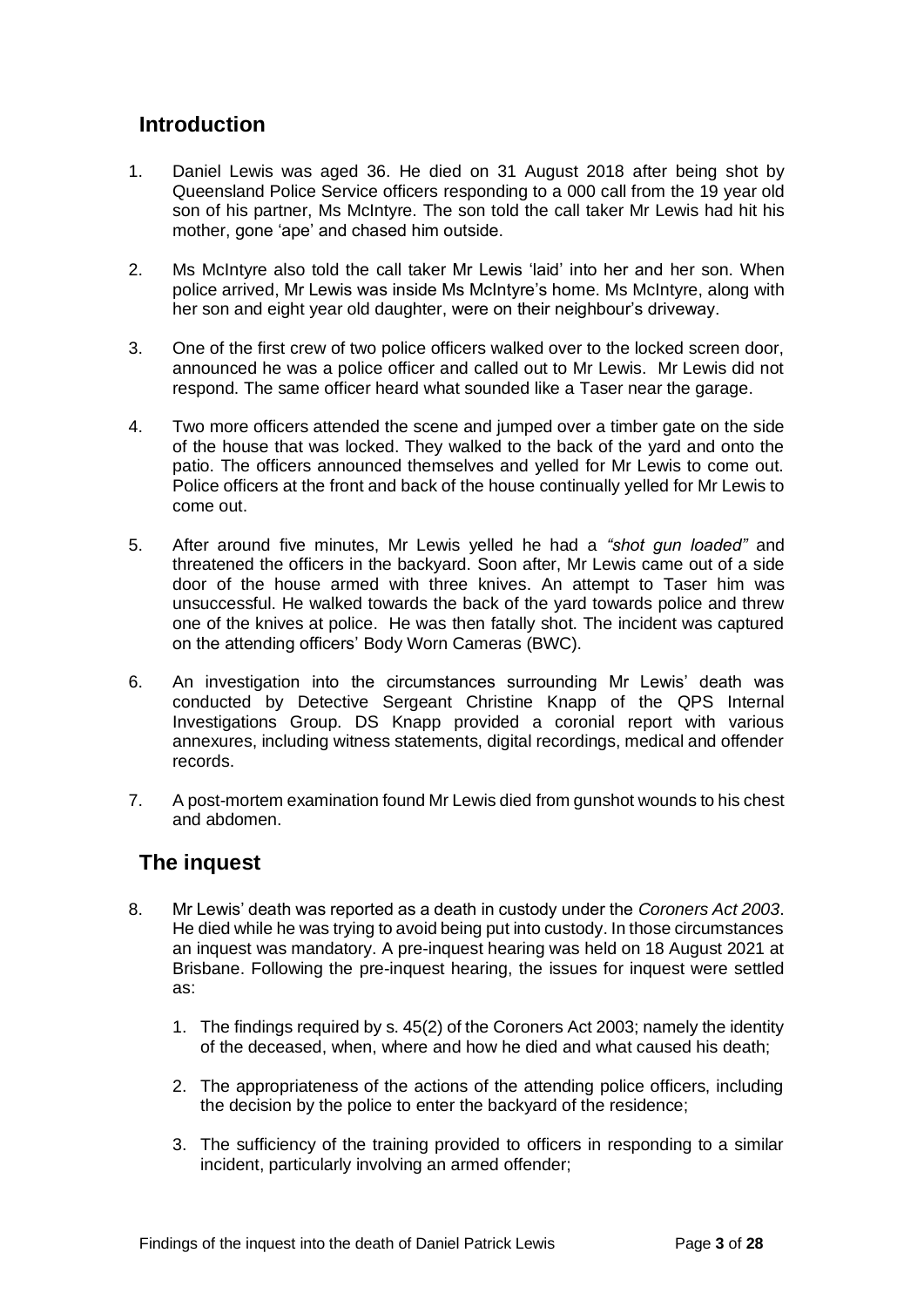- 4. Whether any preventative changes to procedures or policies could reduce the likelihood of deaths occurring in similar circumstances or otherwise contribute to public health and safety or the administration of justice; and
- 5. The sufficiency and appropriateness of the investigation conducted by Ethical Standards Command.
- 9. The inquest was held at Gladstone on 18 and 19 October 2021. All statements, records of interview, photographs and materials gathered during the investigation were tendered at the inquest.
- 10. Oral evidence was heard from the following witnesses:
	- Senior Constable Grant Wynne-Jones
	- Constable Jack Ziemins-Hill
	- Constable Matt Dominick
	- Sergeant Jeffrey Brandt
	- Inspector Corey Allen, Chief Operational Skills Instructor
	- Detective Sergeant Christine Knapp
- 11. The evidence tendered, in addition to the oral evidence, was sufficient for me to make the necessary findings under s 45 of the *Coroners Act 2003.*
- 12. The primary purpose of an inquest is to inform the family and the public about the matters required by s 45 of the *Coroners Act 2003*, including how the person died and what caused the person to die.
- 13. Mr Lewis' family had many questions about the circumstances of his death. The officers involved in this incident, and the internal investigation into Mr Lewis' death, have also considered whether his death could have been avoided.
- 14. A coroner is not able to include in the findings or any comments or recommendations any statement that a person is, or may be, guilty of an offence or civilly liable.
- 15. However, the *Coroners Act 2003* provides that if, from information obtained at an inquest or during the investigation, a coroner reasonably suspects a person has committed an offence, the coroner must give the information to the Director of Public Prosecutions in the case of an indictable. Information about a person's conduct in a profession can be given to the disciplinary body for that profession if the coroner believes the information might cause the body to inquire into or take steps in relation to the conduct.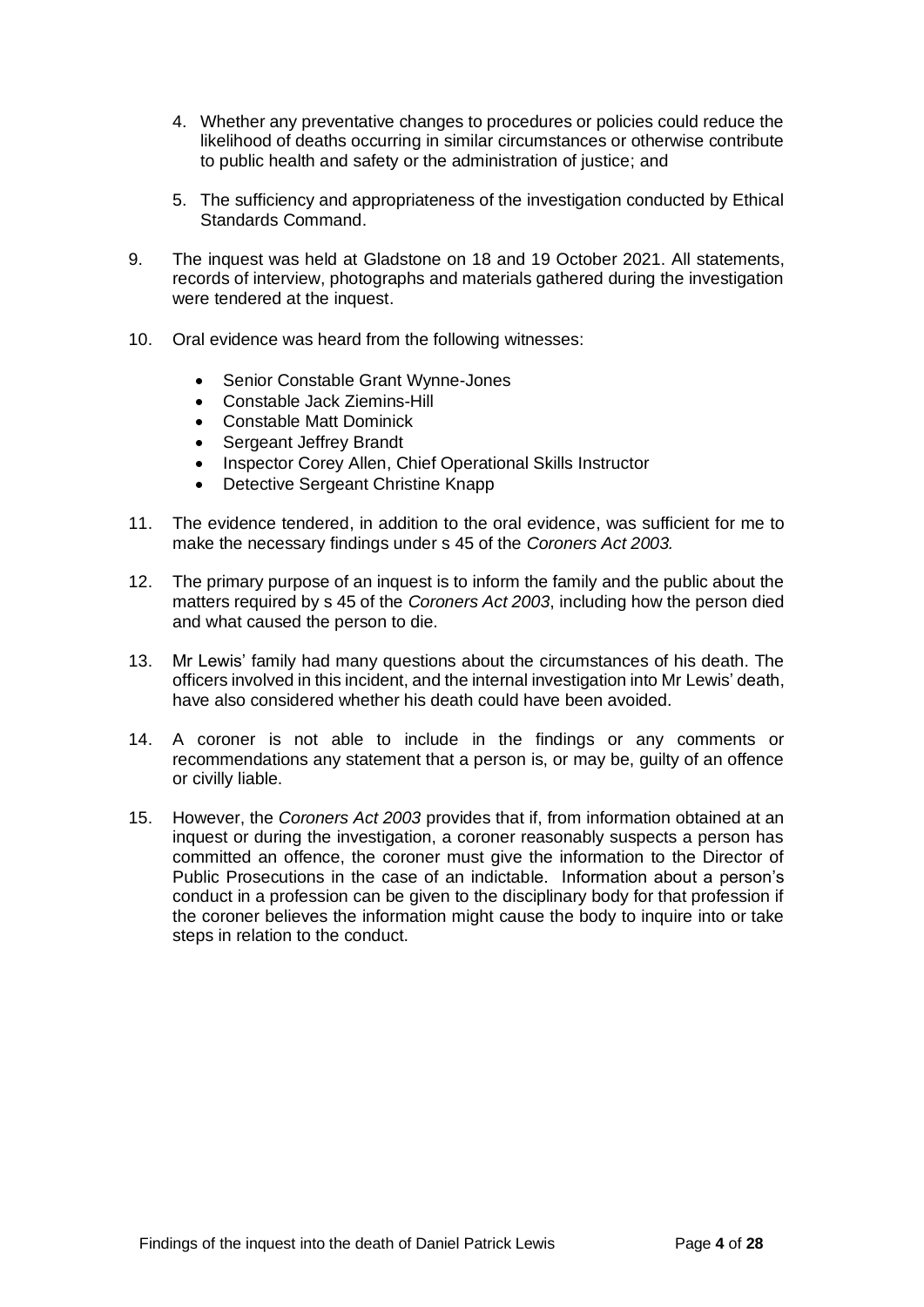# <span id="page-4-0"></span>**The evidence**

Personal circumstances and history

- 16. Mr Lewis was born in Wellington, New Zealand, to Dianne Lewis and Gerrard Lane. He was one of three children. He was raised by his mother largely on her own. Mr Lane was reported to have left the family soon after Mr Lewis was born.
- 17. On 9 January 1994, at 11 years of age, Mr Lewis sustained a head injury during a fight with his brother. This injury, resulted in Mr Lewis having a cranial surgery and *'massive bleed to his brain'*. <sup>1</sup> Mr Lewis had temporal and frontal lobe damage. His mother reported that he had *'no consequential thinking because of his brain damage'*. 2
- 18. Mr Lewis' mother said that his behaviour changed after he sustained the head injury in January 1994. He became violent towards his mother and at one point poured boiling water over his younger brother. At 11 years of age, Mr Lewis started smoking cannabis and drank alcohol.<sup>3</sup> Mr Lewis was often in trouble at school. He left school at Year 8.
- 19. Mr Lewis' mother said that he was vulnerable because of his disability and found solace in tropical fish. He was able to design and build complex filtration systems. He also cared for neglected animals that had been abandoned.
- 20. Mr Lewis had three children to two different partners. Two of the children live in New Zealand and one lives in Victoria. He also had a fourth child who died as result of sudden unexplained death in infancy.
- 21. On 17 November 2003, at the aged of 22, Mr Lewis moved to Melbourne to live with his father. In 2012 and 2014, he was sentenced to terms of imprisonment and served several years in custody. His mother said that he had been assaulted in prison and became reclusive after he was released.
- 22. After being released from prison in 2015, Mr Lewis moved to live near Emerald in central Queensland with his mother. In 2018, he moved to Rockhampton where he started dating Ms McIntyre in July. Mr Lewis was unemployed at the time of his death.

### *Criminal history*

- 23. Mr Lewis had a criminal history in New Zealand, consisting of two charges of stealing property (under \$500), assault and possession of a pipe. Between 2003- 2004, there were family violence incidents involving Mr Lewis and his then partner and the mother of two of his children.
- 24. Mr Lewis had a Victorian criminal history between 2009 and 2012 with entries for offences of violence, resist police, property related offences, possession of a weapon, possession of methylamphetamine and using an unregistered vehicle.<sup>4</sup>

 $1 F19$ 

<sup>2</sup> F19

 $3$  Ex A8 – Police report

 $4 \, C.38$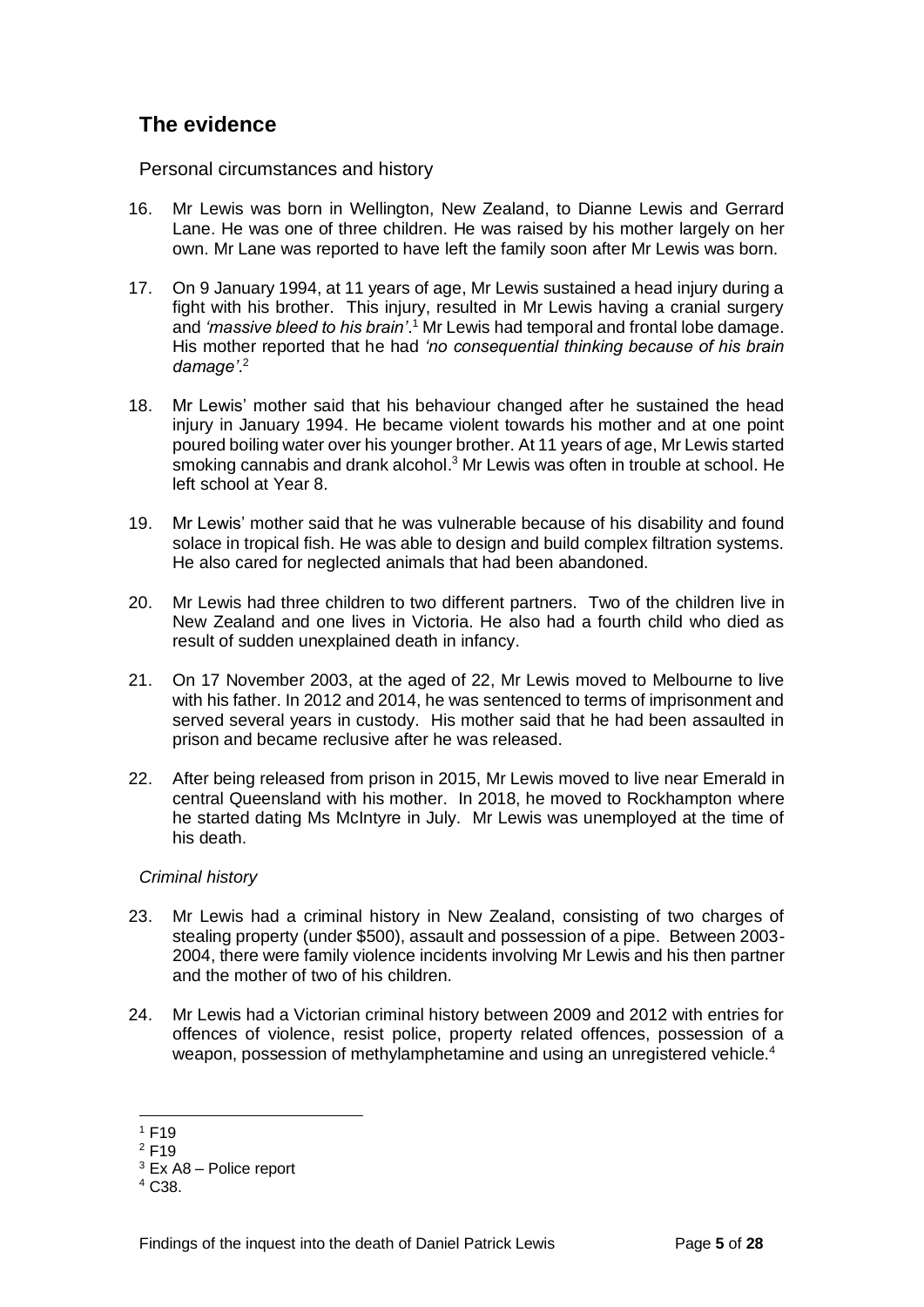- 25. On 3 May 2012, Mr Lewis was convicted in the Latrobe Valley Magistrates Court of one count of intentionally causing serious injury and one count of resisting police. He was sentence to a total of 3 years and 6 months imprisonment with a non-parole period of 1 year and 9 months.<sup>5</sup>
- 26. On 27 June 2014, Mr Lewis was sentenced to 12 months imprisonment for one charge of robbery, unlawful assault, entering a place likely to cause breach of peace, criminal damage and intentionally causing injury. He was sentenced to serve six months in custody with the remaining six months suspended for 24 months.<sup>6</sup>
- 27. There were five Family Intervention Orders between 2008-2014 against Mr Lewis in Victoria that had expired in 2014.
- 28. Mr Lewis did not have a criminal history in Queensland, but had outstanding charges before the Court that were not finalised at the time of his death. The following charges were alleged to have occurred on 17 March 2018:
	- 1 x Serious assault of a police officer;
	- 2 x Assault or obstruct a police officer;
	- 1 x Contravene direction;
	- 1 x Driving without a licence;
	- 1 x Attempt to put in motion while UIL.
- 29. The offences involved Mr Lewis being pulled over by police in his car after witnesses saw him driving erratically on Glenmore Road, Rockhampton. He was seen to stumble out of his car and appeared intoxicated. When police asked him to submit to a breath test, he failed to comply on two occasions. He argued with police and became aggressive. As a result, he was arrested and taken to Rockhampton police station. At the station he continued to pull away from police and push back against them. He allegedly kicked an officer and spat on another.
- 30. Mr Lewis was due to appear in the Rockhampton Magistrates Court on 8 October 2018.
- 31. There was a current Domestic and Family Violence Protection Order against Mr Lewis made on 6 November 2017. The aggrieved on the order was Mr Lewis' expartner and her children.

#### *Mental Health/Medical History*

- 32. In addition to his acquired a brain injury, Mr Lewis had a history of chronic Hepatitis C which he received treatment for whenever it was active.
- 33. Medical records as early as October 2016 showed Mr Lewis being referred to a psychiatrist and a Patient Assessment and GP Mental Health Care Plan was completed on 26 October 2016.<sup>7</sup> At that time, he reported having a rough past, being in prison, having many fights, beaten by a gang on many occasions and had flashbacks of this. He felt anxious most of the time and had trouble sleeping. He was diagnosed with PTSD and depression/anxiety.

<sup>5</sup> C38.

<sup>6</sup> C38.

 $7$  Fx F1.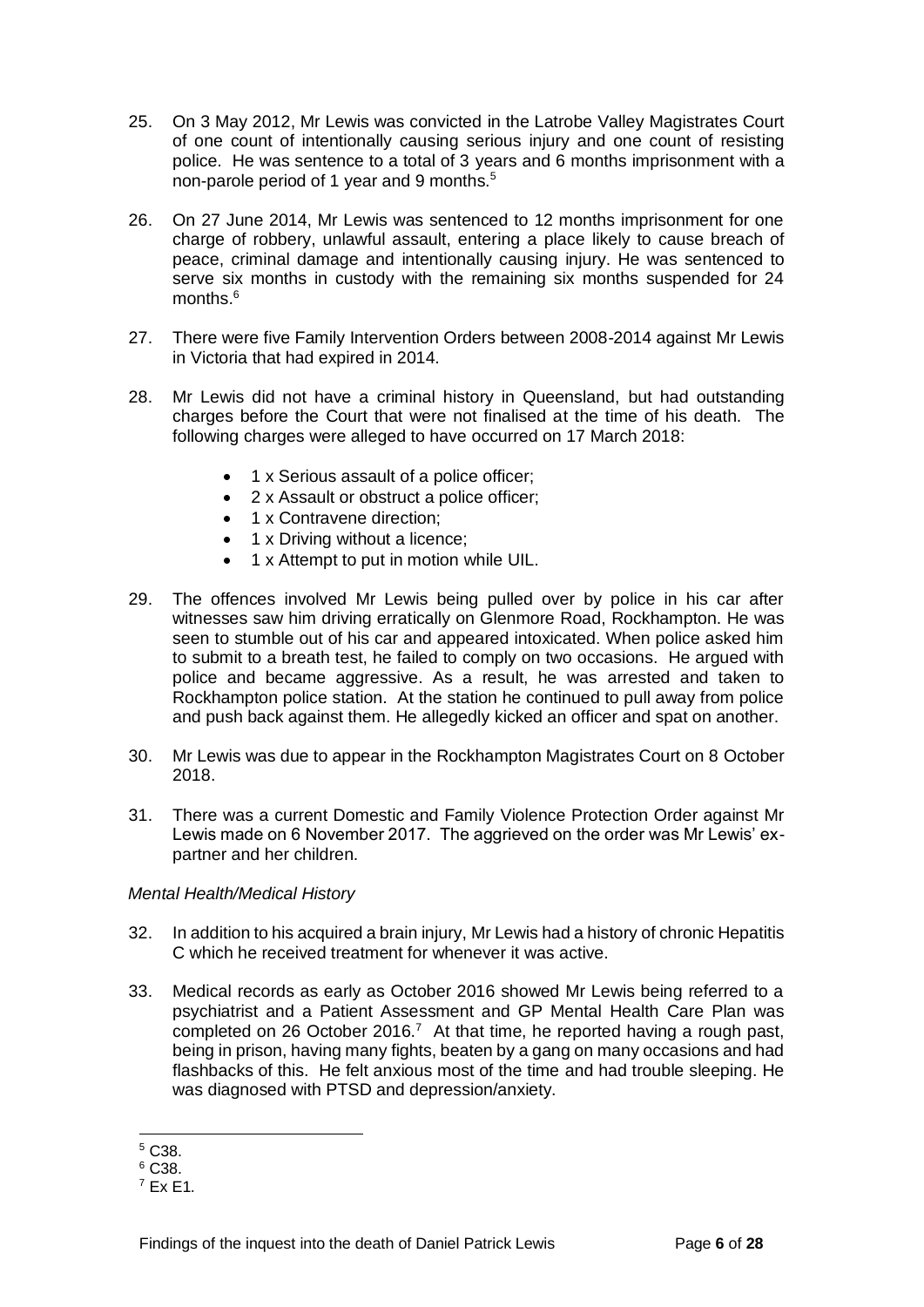- 34. On 7 November 2017, Mr Lewis and his mother presented to the Emergency Department of Emerald Hospital. He advised that he had injected 'ice' 40 minutes prior and had been injecting 'ice' over the last couple of months after having a relationship breakdown. Mr Lewis was noted to have swelling on his right hand and had been drawing blood clots from his left arm.<sup>8</sup> Mr Lewis was not interested in being referred to the Mental Health Team and only wanted to see a psychiatrist who could prescribe him medication. There was a discussion with Mr Lewis and his mother in relation to him ceasing drugs with the help of medication and reconnecting with the Mental Health Team.
- 35. On 15 November 2017, Mr Lewis presented to the Emergency Department of Emerald Hospital. After being assessed, he was discharged and voluntarily admitted to the Mental Health Inpatient Unit of the Rockhampton Hospital (MHIU). Mr Lewis expressed paranoid ideas. He had locked himself and his mother inside their house as he believed someone was after them, collected stray animals from the street and removed random number plates from cars. Mr Lewis reported a relationship breakdown that occurred three weeks earlier. As a result, he started using 'ice'. His arm was infected from injecting 'ice'.<sup>9</sup> Mr Lewis was admitted for 13 days.
- 36. As part of his treatment, Mr Lewis was provided Olanzapine (anti-psychotic medication) and Promethazine and transferred to the High Dependency Unit (HDU) for observation. After eight days in the HDU, he was transferred to the Low Dependency Unit and continued to be monitored until he was discharged on 28 November 2017. Medical records indicate Mr Lewis' symptoms improved while he was an inpatient at the Mental Health Unit.<sup>10</sup> It was considered that he was suffering from drug induced psychosis based on his presentation and progress while under supervision.<sup>11</sup>
- 37. Mr Lewis was co-operative and kept a low profile during his stay in the Mental Health Unit. He engaged well with staff and while he expressed low moods, aggression and paranoia from time to time his overall presentation was good. He denied any suicidal ideation or thoughts of harming others.
- 38. On 20 November 2017, medical staff from the MHIU sent a notice to Weapons Licensing in the QPS to advise that Mr Lewis had been diagnosed with Drug Induced Psychotic Symptoms and disclosed that he had three samurai swords at home.<sup>12</sup>
- 39. On 28 November 2017, prior to being discharged, Mr Lewis was seen by Clinical Nurse (CN) Whittington from the Alcohol and Other Drugs Services (AODS) to establish what assistance Mr Lewis required to manage his substance use. Mr Lewis spoke of having to attend rehabilitation to manage his acute brain injury. He disclosed that he had used five points (5 grams) of methamphetamine in the weeks before being admitted into hospital. He started smoking methamphetamine but changed to injecting it over time. Mr Lewis also disclosed he was a heavy drinker and smoker. He admitted to injecting Benzodiazepines while in prison.

 $8$  Ex E1.

<sup>9</sup> Ex E7.

<sup>10</sup> Ex E7.

 $11$  Ibid.

 $12$  Fx F7 1.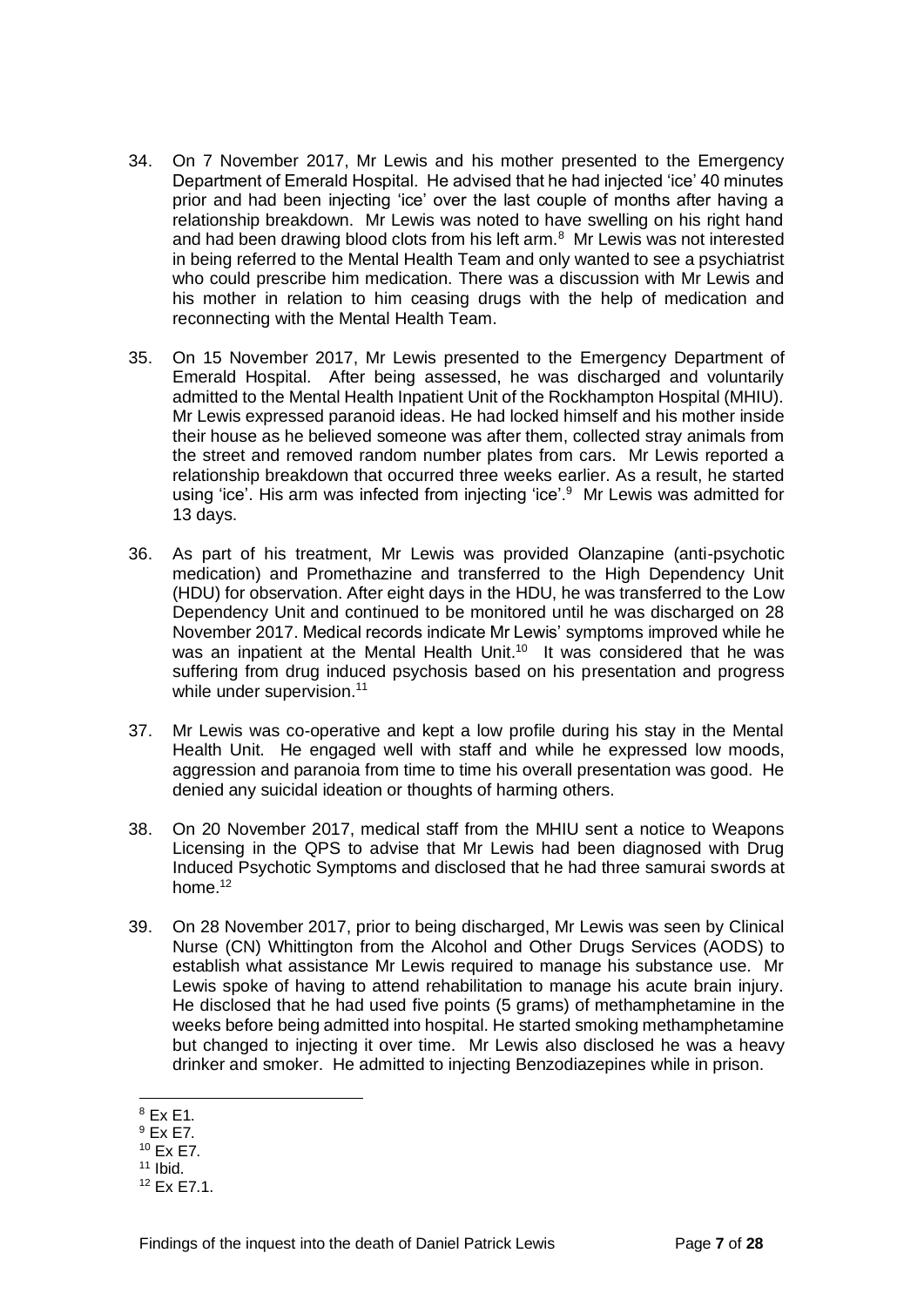- 40. Mr Lewis told CN Whittington that this was the first time he had been admitted to a mental health unit. He blamed his admission on a drug induced psychosis and paranoia because he had been taking 'meth' for three to four weeks.
- 41. Mr Lewis was deemed to meet the DSM5 criteria for severe alcohol, cannabis, methamphetamine and nicotine substance use disorder. CN Whittington assessed that Mr Lewis would need psychotherapy to manage his substance abuse.<sup>13</sup> Harm minimisation, psychoeducation, the importance of engaging in medium/long term psychotherapy and accessing needle and syringe programs were all discussed with Mr Lewis.
- 42. Mr Lewis said he considered substances to be a waste of money and he had the willpower to stop using. Mr Lewis was provided the AODS business card and encouraged to engage with AODS within the community and access psychotherapy in Emerald on a weekly basis. Mr Lewis stated he lived in Comet (48kms from Emerald) and he did not have a car. He was advised of online options, but this was unlikely to be successful due to literacy issues. He was given referrals to AODS rural services including 24-hour telephone services. Mr Lewis' mother was happy for Mr Lewis to be discharged and liaised with MHIU to collect him. 14
- 43. On 11 January 2018, Mr Lewis was reviewed at the Emerald Hospital by Dr Satarasinghe. He stated that 'shit is happening again' and that he wanted 'out'. He stated that his sleep was poor, and he had started injecting 'ice' again.<sup>15</sup> Mr Lewis was happy to continue with his medication but did not believe he had a mental illness.
- 44. On 4 February 2018, Mr Lewis was contacted by staff from the Central Queensland Mental Health Service – Acute Care Team (ACT) but did not answer. Staff left a message for Mr Lewis to call back.<sup>16</sup>
- 45. On 12 February 2018, clinical notes from Emerald Community Adult Mental Health indicated Mr Lewis had declined mental health services when he was offered a referral as he was relocating. Dr Kamineni, psychiatrist, wanted his mother to be contacted when Mr Lewis declined services and for his mother to call Rockhampton Mental Health if she was concerned about him. A message was sent to his mother to that effect.<sup>17</sup>
- 46. On 19 March 2018, Mr Lewis attended the Rockhampton Hospital and was assessed at the Mental Health Services Triage and Rapid Assessment. He reported that he stopped taking his medication (Olanzapine) as it was making him angry, and he had recently been charged with assaulting police and drink driving. He reported using 'ice' in January 2018 but had replaced 'ice' with alcohol.<sup>18</sup> He left messages with AODS to assist him with his alcohol abuse. Mr Lewis was booked for medical review on 22 March 2018 and was provided the contact number for ACT to call in a crisis.

<sup>15</sup> Ex E1

<sup>13</sup> Ex E7.

<sup>14</sup> Ex E7.1

<sup>16</sup> Ex E7.1.

 $17$  Fx F7 1.

 $18$  Fx F7 1.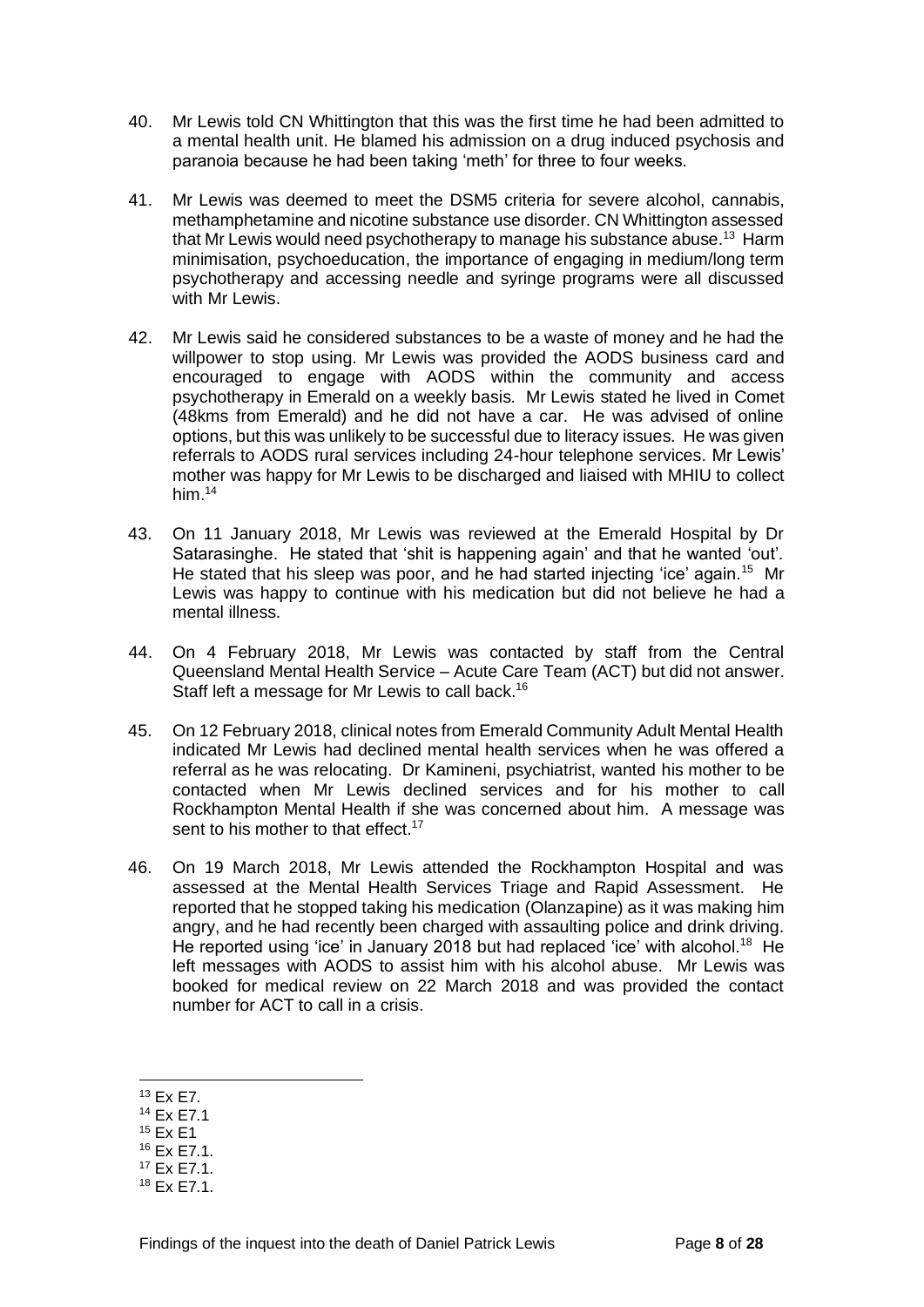- 47. On 22 March 2018, Mr Lewis attended his medical review, and no changes were made to plans provided to him by the hospital. He was prescribed Sertraline, an antidepressant medication.
- 48. On 29 March 2018, Mr Lewis was seen by Dr Malla from ACT as an outpatient, along with his support worker. He attended the clinic to get some help and medication if required. Mr Lewis mentioned events that led to his previous hospital admission including people being on the roof of his house, his dogs being attacked, his fish tank being broken, and fish stolen. Mr Lewis admitted to bingeing on alcohol and being charged for offences. He claimed that he was assaulted by police.
- 49. Mr Lewis expressed a willingness to engage with AODS and had an appointment on 29 April 2018. A plan was discussed with Mr Lewis, including the provision of psychotropic medications, mindfulness and distraction techniques, education on substance abuse, and support calls.<sup>19</sup> He was again prescribed Sertraline.
- 50. After the meeting, Dr Malla sent a referral to Dr Vignarajah, a general practitioner at Mandalay Medical centre for Mr Lewis' ongoing care. Dr Vignarajah saw Mr Lewis the next day. He deemed Mr Lewis eligible for a Mental Health Care Plan. Mr Lewis saw Dr Vignarajah once in April and twice in May 2018.
- 51. On 21 May 2018, Mr Lewis was referred to Dr Keen, a clinical psychologist, who saw him on 25 May 2018.<sup>20</sup> Dr Keen recommended psychotherapy to manage Mr Lewis' feelings, actions and maladaptive thoughts. It was also recommended that Mr Lewis have monthly contact with his GP.
- 52. On 28 May 2018, Mr Lewis saw Dr Vignarajah for a follow up consultation and a prescription for his medications. On 28 August 2018 (three days prior to death), Mr Lewis saw Dr Vignarajah for a prescription for Sertraline. Mr Lewis was advised to return in two days for a mental health plan review.
- 53. On 30 August 2018, (the day before his death) Mr Lewis saw Dr Vignarajah for his mental health plan review. Mr Lewis told Dr Vignarajah that he had smoked 'ice' two weeks prior and had been smoking cannabis daily. Dr Vignarajah 'strongly' advised Mr Lewis to go to AODS as his symptoms were significantly connected to his substance use. Dr Vignarajah drafted another referral to Dr Keen.

#### *Relationship with Ms McIntyre*

54. Mr Lewis and Ms McIntyre met through an online dating site 14 weeks before Mr Lewis' death. They started off as friends then started dating. Ms McIntyre described her relationship with Mr Lewis as 'really good'. They could both relate to each other due to issues that occurred in their lives. As their relationship continued, Mr Lewis spent a lot of time at Ms McIntyre's house with her son and daughter. According to Ms McIntyre's son, Mr Lewis *"never officially moved in but started never leaving the house and started bringing things like fish tanks"* to the house.

<sup>19</sup> Ex E7.1.

 $20$  Fx F2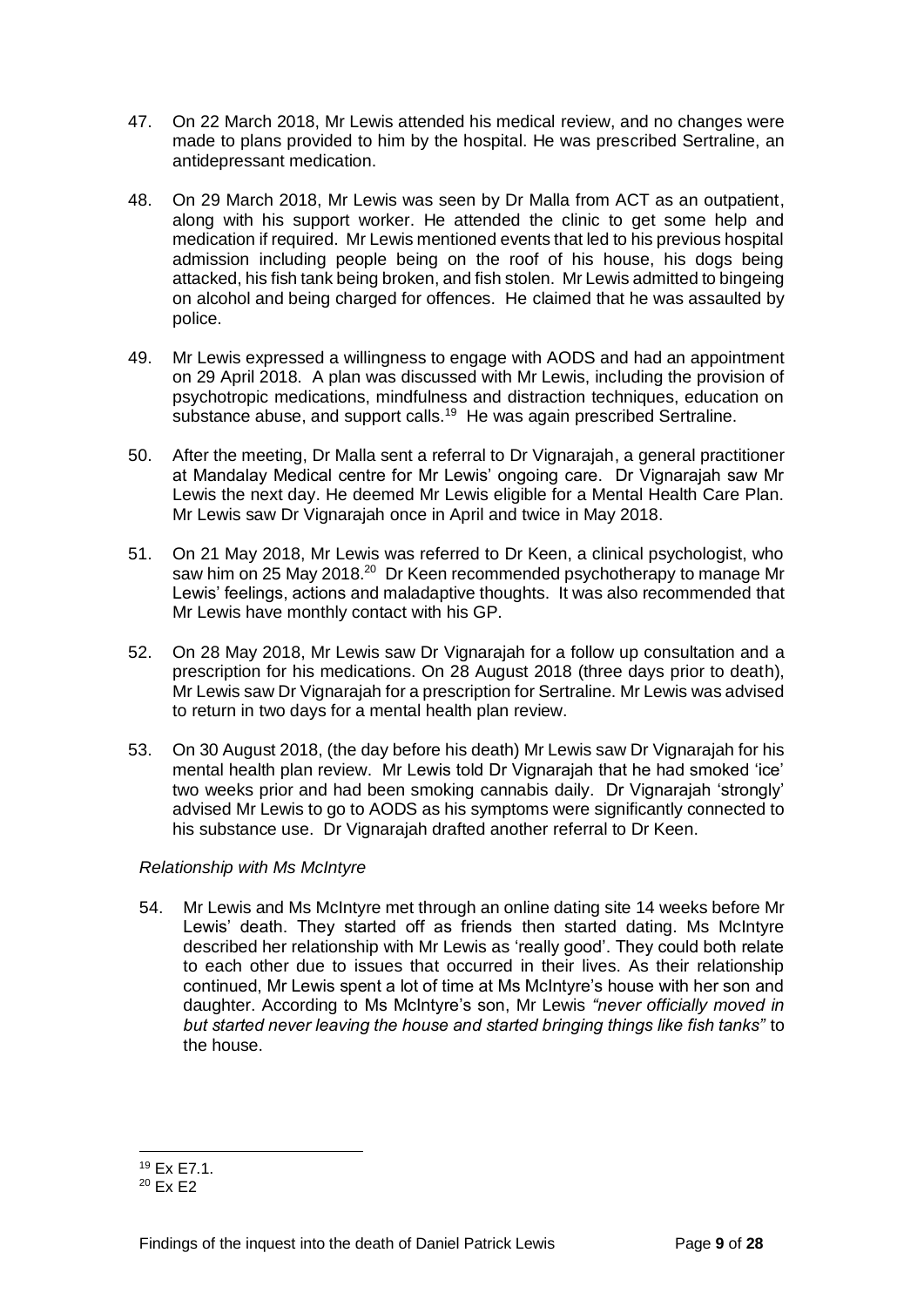- 55. Ms McIntyre admitted that while they had arguments, Mr Lewis had not been physically violent towards her until the night of his death. She was aware of Mr Lewis' brain injury and that he was on medication and drank alcohol excessively. She said he tried to get help but "it fell on deaf ears".
- 56. Ms McIntyre described him as being *"like a 15 year old trapped in a man's body"*  when he drank and became 'hyper'. Mr Lewis smoked cannabis every day and took 'ice' every now and then. Mr Lewis would have around 10-15 'cones' a day and, as far as she knew, he had not had 'ice' for a while as she hated 'ice'. She knew he had been in trouble with police in Melbourne.
- 57. Ms McIntyre stated that on the morning of the incident Mr Lewis had told her he was feeling numb. She thought he made this comment as Father's Day was approaching and she knew he did not have much to do with his children. The anniversary of the death of Mr Lewis' daughter was also coming up. He also believed he was going to be imprisoned because of the recent charges before the Court. Ms McIntyre said that on the morning of his death he repeatedly asked her whether she would come to his funeral.<sup>21</sup>
- 58. Ms McIntyre's children also described Mr Lewis a good person. However, his behaviour changed when he consumed alcohol. They agreed he had not been aggressive towards them or their mother until the night of his death.

### **Events leading up to the death**

- 59. On 31 August 2018 at around 2.45pm, Mr Lewis and Ms McIntyre went to the shops. Mr Lewis went to the bottle shop and purchased eight cans of bourbon. They returned home at around 3.00pm and Mr Lewis started drinking. Ms McIntyre noticed that prior to drinking Mr Lewis did not seem himself. Ms McIntyre was not feeling well so she went to bed. She did not know if Mr Lewis had also started drinking the 'home brew', but she saw that on the kitchen bench when she woke up.
- 60. When Ms McIntyre woke up, she saw her niece and a friend in the kitchen. She saw Mr Lewis was drunk. He was just 'off' and stumbling. One minute he argued with her and then would want to cuddle. Mr Lewis said something inappropriate to her niece and her niece's friend, so she told him to leave them alone. This led to an argument between her and Mr Lewis in the bedroom.
- 61. Ms McIntyre sent a text message to Mr Lewis' mother at around 6.00pm which said he was drunk, and he should not be drinking. His mother called him. He did not answer so she phoned Ms McIntyre. Ms Lewis said that she could hear her son in the background saying he was useless, was not worth anything to anyone and would be better off dead. Ms McIntyre said she would look after him.
- 62. Mr Lewis subsequently threatened to kill Ms McIntyre and her children and burn her house down. She tried to calm him down, but saw 'pure rage' on his face and felt scared. He started 'going off' and said he would kill her niece and walked out of their room. As he walked out, he grabbed her by the throat and pushed her against the wall.

 $21$  Fx F22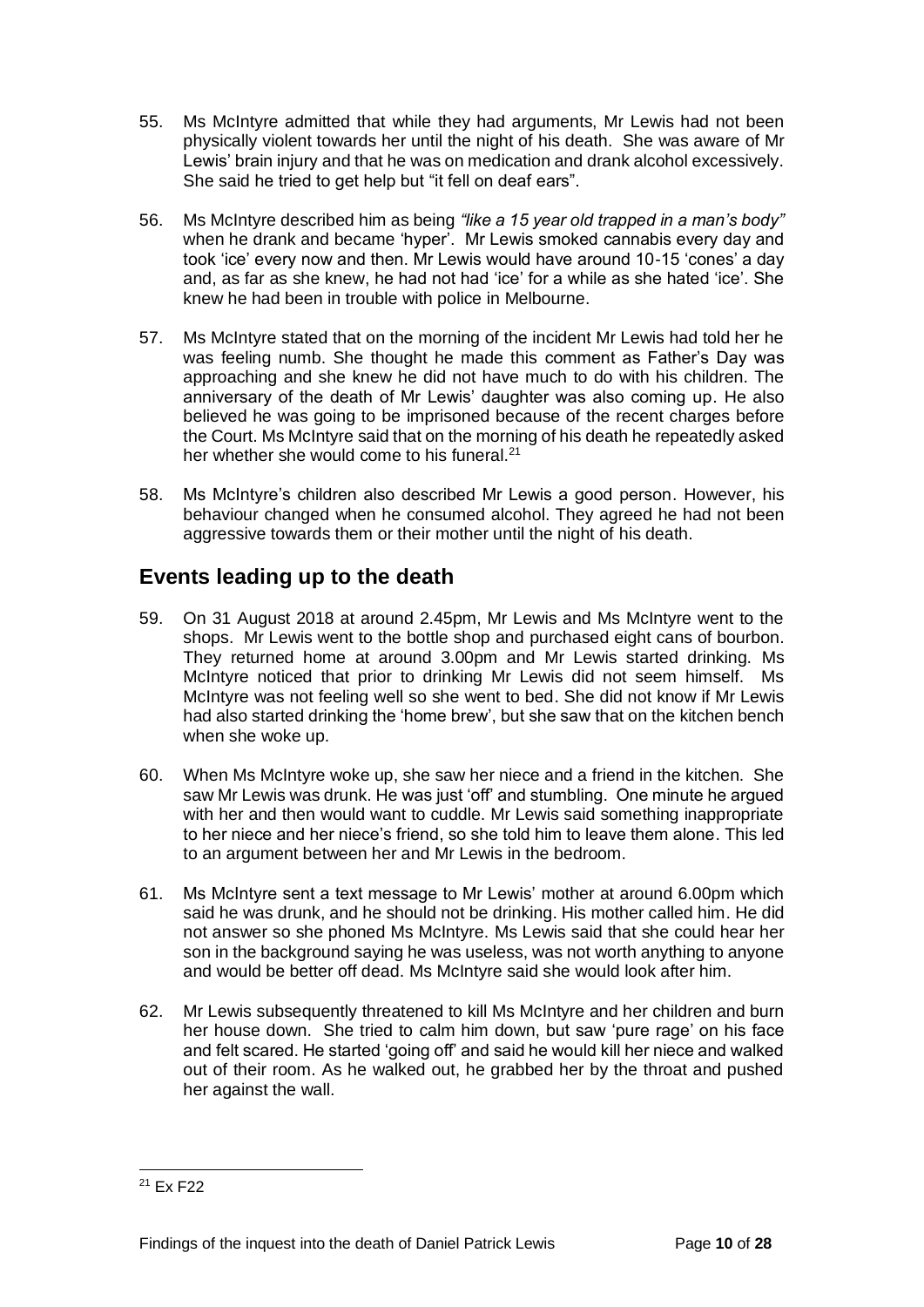- 63. Ms McIntyre's son heard what was happening and came out of his room. He saw his mother and thought she had just been hit by Mr Lewis. Mr Lewis and Ms McIntyre's son scuffled, and punches were thrown. Mr Lewis threw Ms McIntyre's son over the kitchen bench causing glasses to smash and knives scattered across the bench. Although Ms McIntyre tried to get between the two, they continued to fight.
- 64. Ms McIntyre and her son managed to drag Mr Lewis to the couch. They tried to hold him down and told him to calm down. Mr Lewis repeatedly said he was going to kill Ms McIntyre's son. Mr Lewis kicked Ms McIntyre's son off and Ms McIntyre told her son to get out of the house. Her son started walking down the hallway, but Mr Lewis continued to yell at him and grabbed a knife and threatened him. Ms McIntyre's son then ran out of the house. Mr Lewis then started breaking items in the house. Ms McIntyre also ran out of the house with her daughter.
- 65. As they stood outside, they could hear Mr Lewis smashing items and furniture inside the house. Ms McIntyre's son borrowed a neighbour's mobile phone and called 000 at around 7.12pm. He told the call-taker Mr Lewis had hit his mother and chased him out of the house. Ms McIntyre then told the call-taker Mr Lewis 'laid' into her and her son. She told the call-taker Mr Lewis might need an ambulance because he was suicidal. Ms McIntyre's son told the call-taker he would not be surprised if Mr Lewis was armed as there were knives in the kitchen.
- 66. During the call Mr Lewis could be heard yelling in the background. The call-taker spoke to Ms McIntyre again and asked if Mr Lewis was armed. Ms McIntyre informed the call-taker that he had knives and a Taser.

#### *Police attendance*

- 67. The attendance by QPS officers was captured on their body worn cameras (BWC). The information provided by the officers who were interviewed after the incident largely matched the footage depicted on the BWC.
- 68. At 7.21pm, Senior Constable Grant Wynne-Jones and Constable Megan Lyons arrived at the address. On their way, Senior Constable Wynne-Jones received information that Mr Lewis was armed. Upon arrival, Senior Constable Wynne-Jones spoke to Ms McIntyre and established that Mr Lewis was the only person inside the house. This information was relayed to police communications. Police communications advised there were flags/warnings on Mr Lewis and to stand by.
- 69. Senior Constable Wynne-Jones and Constable Lyons walked to the front of the house. Senior Constable Wynne-Jones was by the slightly ajar garage roller door when he heard what sounded like a Taser. The screen door was locked but the hallway was visible. Senior Constable Wynne-Jones checked the wooden gate on the left side of the house and found it was locked.
- 70. At 7.23pm, Constables Matt Dominick and Jack Ziemins-Hill arrived at the scene. Both officers were tasked by Senior Constable Wynne-Jones to cover the back of the house. He told them the left side gate was locked but did not know if the gate on the right side was locked. He said that Mr Lewis' name was Daniel and he had heard what sounded like a Taser.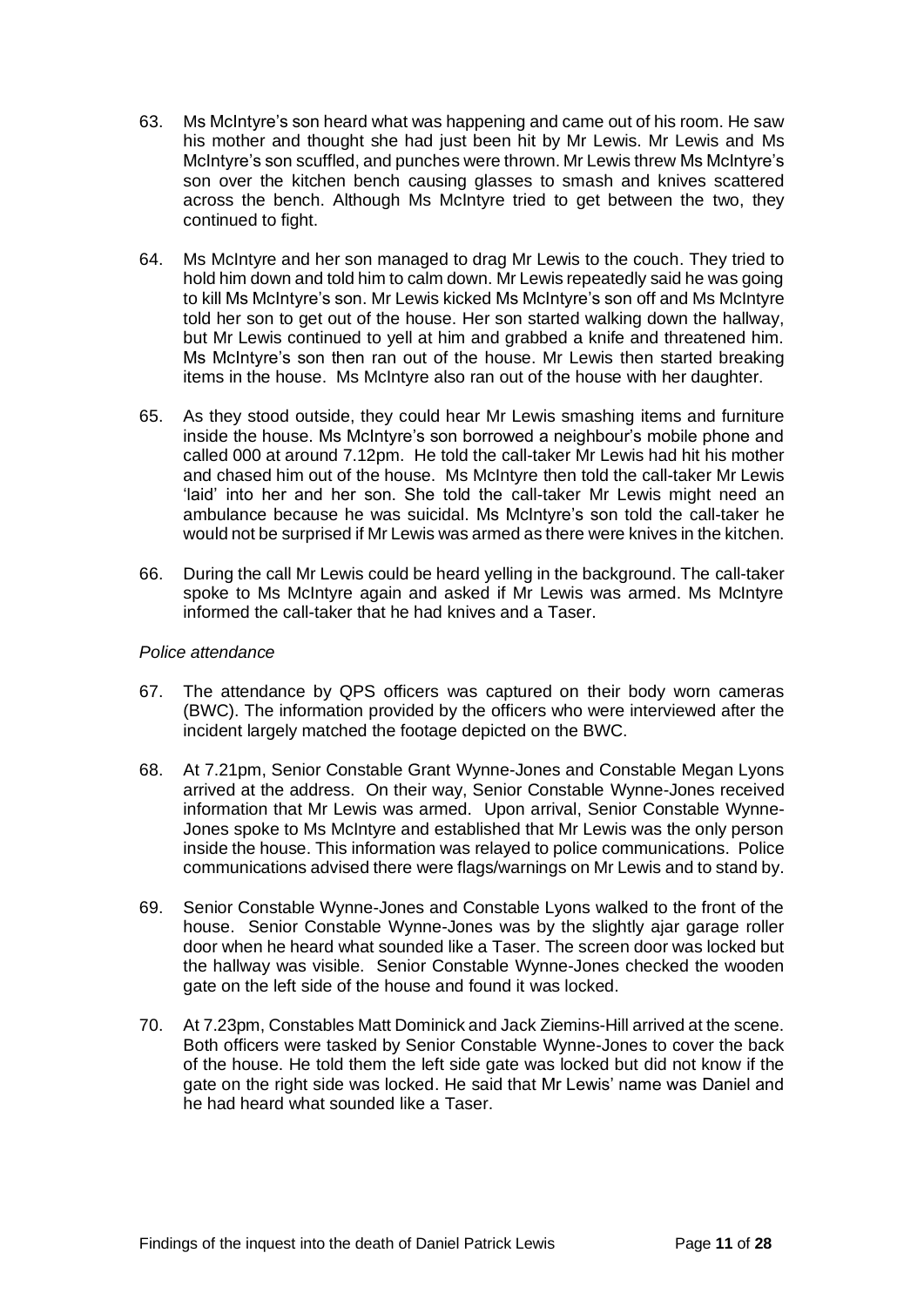- 71. Constable Dominick checked the wooden gate to the right side of the house and found it was also locked. Constable Dominick climbed over the gate into the side yard of the house. Constable Ziemins-Hill also followed when he was told by Senior Constable Wynne-Jones that he wanted two officers at the back. Both officers walked to the back of the house and onto the patio. As Constable Dominick approached the patio, he drew his Taser.
- 72. At the front of the house by the screen door, Senior Constable Wynne-Jones called out to Mr Lewis and announced the police presence. At the back of the house by the patio, Constable Dominick also announced himself. Senior Constable Wynne-Jones could see Constable Dominick at the back (through the screen door). Both confirmed they did not have "eyes on" Mr Lewis. Other officers arrived at the scene but stayed at the front yard.
- 73. Senior Constable Wynne-Jones told another officer that Mr Lewis may have left the home by the time they had arrived. He called out to Mr Lewis again and stated it was the police, and they may have to come into the house to check on him. He told Mr Lewis they wanted to see if he was alright.
- 74. After the Constables had entered the back yard*,* Sergeant Brandt from the Dog Squad arrived at the scene. As the senior officer he assumed the role of police forward commander. He told the inquest that he had limited information about the job from the police radio apart from the possibility of violence and the presence of knives. He spoke to the civilians at the front of the house. He agreed that it was necessary to isolate and contain the scene while he gained situational awareness. He considered that entry into the backyard was appropriate for the purpose of making initial inquiries. Once contained, a negotiation process could commence.
- 75. Constable Dominick announced himself again and asked for Mr Lewis to come out. Despite repeated calls from police there was no answer from Mr Lewis or any noise from inside the house. Police had been on the scene for five minutes before Mr Lewis replied.
- 76. At around 7.28pm, Mr Lewis yelled *"I've got a shotgun loaded*.*"* <sup>22</sup> Constable Dominick broadcast Mr Lewis' threat of having a loaded shotgun and to come back and isolate the incident. Both Constables Dominick and Ziemins-Hill walked away from the patio and took cover behind a patio awning/shade. They discussed organising for other officers to bring their vests. Constable Dominick told the inquest that after he heard this threat, he considered the situation was high risk. He said that he believed that he and Constable Ziemins-Hill were able to find adequate cover in the back yard and he did not hear any call to retreat.
- 77. Constable Ziemins-Hill also said that he had no concerns about entering the yard. It was general practise for two officers to be stationed at the front and two at the rear to contain a situation. He checked where the doors were located but was not able to identity that there was a side door to the house. After the shotgun threat was made he did not think it was safe to retreat over the front fence as they would need to pass a large open window that had been smashed by Mr Lewis. He also considered that they had adequate cover in the back yard, and could see that Mr Lewis was not in possession of a shotgun or any other weapons.

<sup>22</sup> Ex G4 - Body Worn Camera Footage.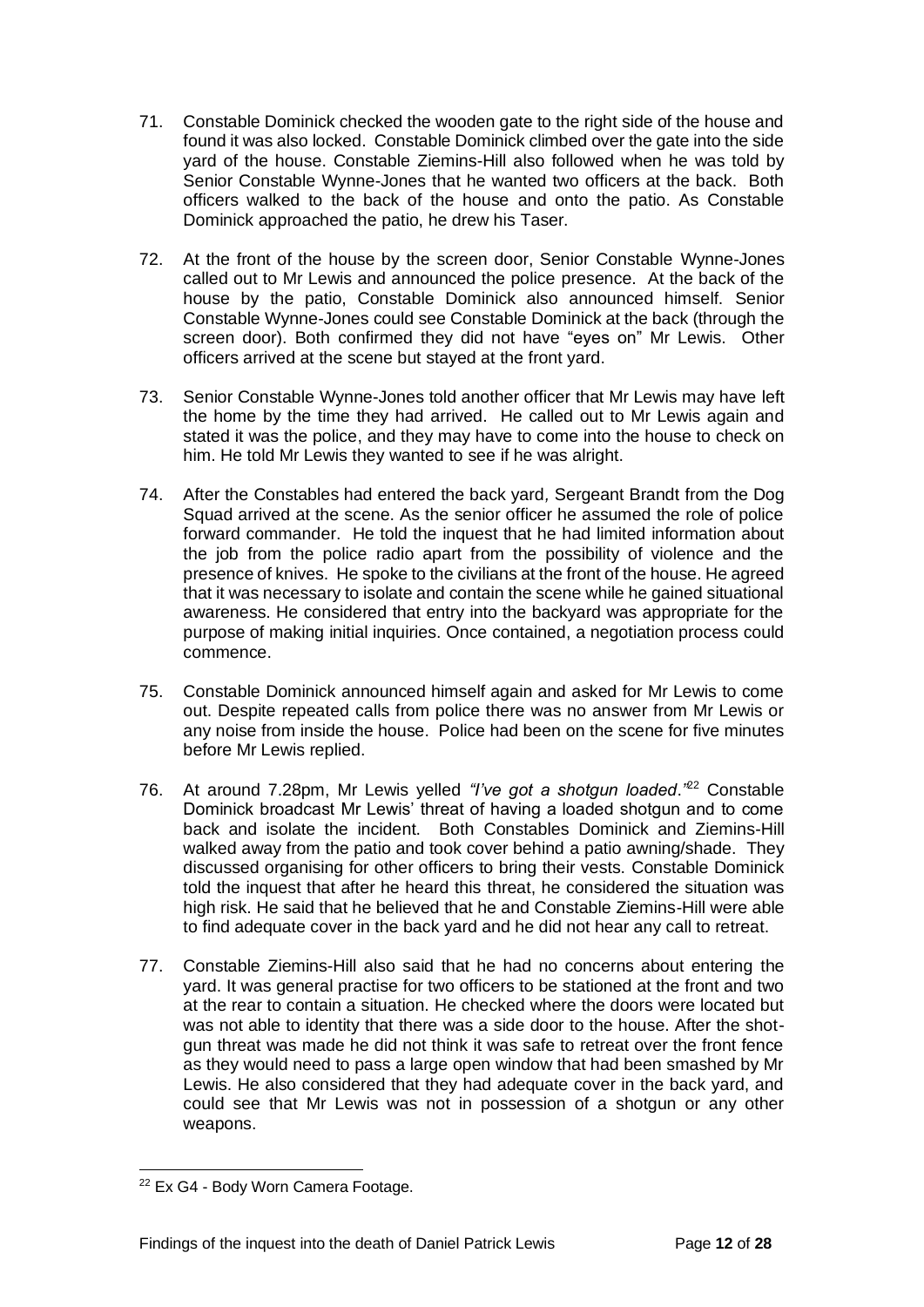- 78. Mr Lewis was inside the house and yelled something about having enough and pushing a button and *"you'd all be gone"*. Constable Dominick and Ziemins-Hill told him to come outside and to put his hands up. They saw Mr Lewis had nothing in his hands.
- 79. Sergeant Brandt said that after he became aware that Mr Lewis made threats involving a shotgun, he requested a tactical withdrawal from the yard. However, that was conditional on it being safe to do so. If it was unsafe to withdraw and the officers could get cover in the yard it was preferable for them to stay. By that time, it was a matter for the Constables to decide the safest option.
- 80. Mr Lewis walked into a room and walked out again swearing under his breath. He then walked into the kitchen and rummaged through a kitchen drawer. Senior Constable Wynne-Jones had advised the crew that Mr Lewis had no access to firearms after speaking to Ms McIntyre.
- 81. Mr Lewis then exited a door to the right of the house. Police were unaware of this door before he appeared. Mr Lewis continued to walk to the back of the house and towards Constable Dominick who was by the patio. Mr Lewis was swearing but was not visible to Constable Dominick at this point. Constable Dominick yelled *"mate Taser, this is a Taser get on the ground, this is a Taser get on the ground"*.
- 82. As Mr Lewis came into Constable Dominick's view, he saw that Mr Lewis was holding two knives (it was later ascertained that there were three knives in total).
- 83. During this time, Constable Ziemins-Hill, who was around the corner, came running around and saw Mr Lewis. Constable Dominick told Constable Ziemins-Hill *"Mate Jack he's got a knife'*. Mr Lewis was pacing side to side and threw a knife in Constable Dominick's direction. Constable Dominick deployed his Taser, but it missed Mr Lewis and the probe penetrated the timber fence behind Mr Lewis.
- 84. Constable Ziemins-Hill drew his gun and pointed it at Mr Lewis and yelled *'gun gun gun knife get on the ground*'. Mr Lewis did not get on the ground. Constable Ziemins-Hill said that he saw that Mr Lewis had both arms up in a throwing motion and still had a knife with his arm raised above his head after the Taser was ineffective. Fearing serious injury to him or his partner, Constable Ziemins-Hill fired two shots causing Mr Lewis to fall to the ground. Constable Ziemins-Hill immediately informed the other crews that shots had been fired.
- 85. It was difficult to see from the BWC footage whether Mr Lewis was advancing on the officers as light from Constable Dominick's Taser shone on him before he was shot. He appears to step back a little as he was taken aback by the light.
- 86. Constable Ziemins-Hill yelled that shots had been fired and for Mr Lewis to stay on the ground and not to move. Constable Dominick walked over to Mr Lewis and kicked two knives away that were by Mr Lewis' hands. Mr Lewis was still alive.
- 87. The time from when police arrived at the house to the shooting was approximately six minutes. Mr Lewis was shot within one minute of his threats towards police.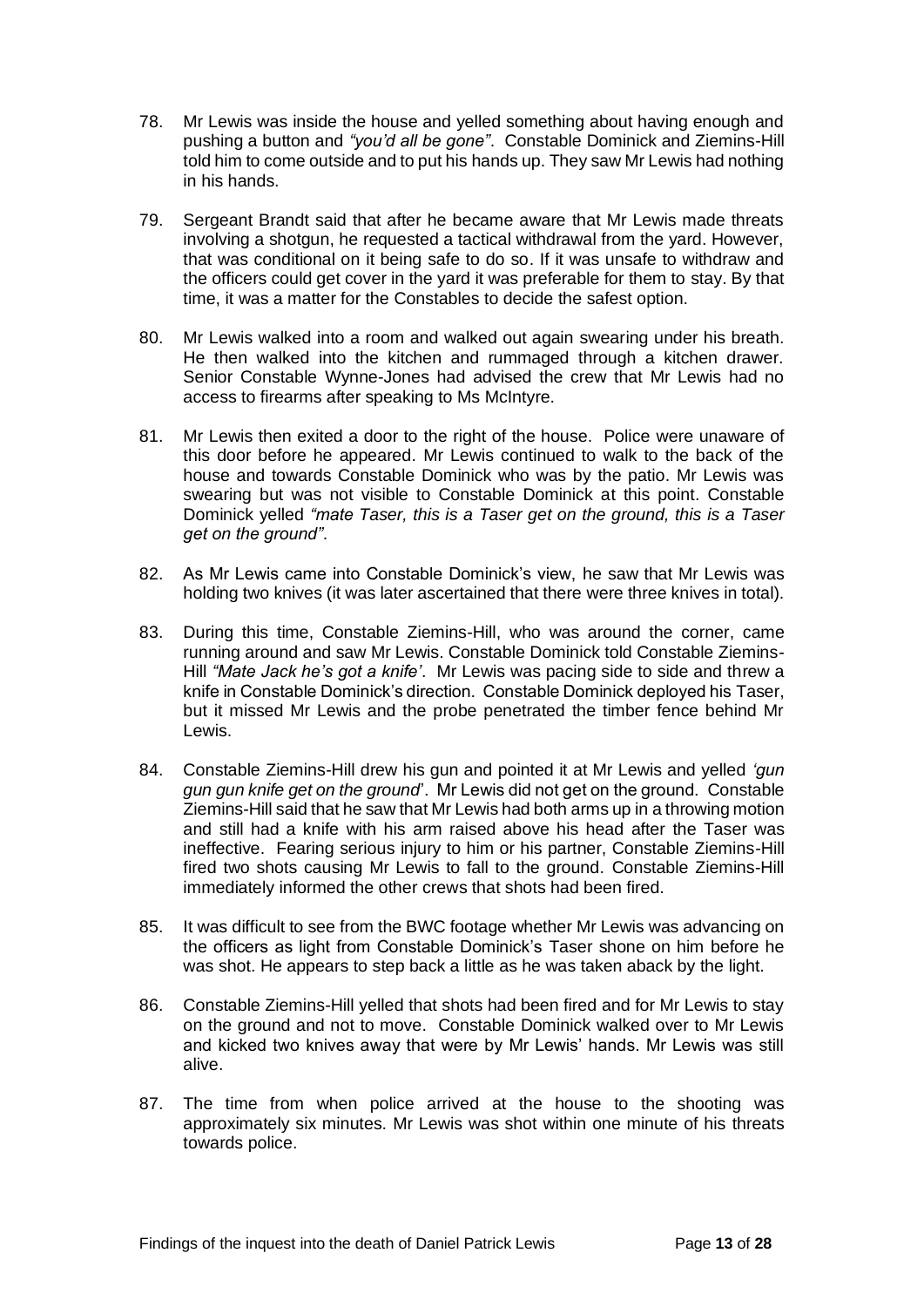88. The officers who were at the front of the house went to the backyard after the locked gate was kicked in and paramedics were called.

#### *First Aid treatment*

- 89. Constable Dominick and Senior Constable Wynne-Jones were the two main officers who assisted Mr Lewis. Constable Ziemins-Hill assisted by providing lighting. Constable Dominick rolled Mr Lewis into the recovery position. Mr Lewis repeatedly said *'just let me die, please just let me die'* as police endeavoured to help him. Shortly after, he repeatedly said that he was not able to breathe.
- 90. Senior Constable Wynne-Jones yelled for someone to obtain a tactical first aid kit from the police vehicles. He repeatedly told Mr Lewis *'we have stuff to fix you'*. Constable Dominick repeatedly told Mr Lewis to stay awake and applied pressure to the chest wound. They could not find any exit wounds.
- 91. Mr Lewis' breathing started to slow. Senior Constable Wynne-Jones applied a bandage to the wounds on Mr Lewis' chest and arm. They placed Mr Lewis on to the right side of his body to get air flow to his left lung. They continued to speak to Mr Lewis and told him *'stay with us'*. Mr Lewis started gasping for air and another officer started cardiopulmonary resuscitation (CPR).
- 92. Senior Constable Wynne-Jones asked for a resuscitation mask however none could be found on any of the first aid kits. Chest compressions continued and Senior Constable Wynne-Jones performed an expired air ventilation.
- 93. Officers took turns in performing chest compressions on Mr Lewis for around six minutes until paramedics arrived. Officers then continued CPR as instructed by paramedics.
- 94. At 7.36pm, Advanced Care Paramedics (ACP) Robert Peach and Maryanne Peach arrived at the scene. ACP Robert Peach observed police providing 'effective' CPR on Mr Lewis. ACP Maryanne Peach heard the request for a resuscitation mask. She told police to disregard the immediate need for a mask and to continue chest compressions. She saw that Mr Lewis was unconscious, had fixed and dilated pupils and a clear airway.
- 95. The ACPs attempted to establish IV access but were unsuccessful in doing so. ACP Maryanne Peach provided a situation report that Mr Lewis was suffering a cardiac arrest and CPR was in progress. She placed defibrillation pads on Mr Lewis and found him to have a rhythm of pulseless electrical activity (PEA) at a rate of 80 beats per minute.
- 96. At 7.43pm, Critical Care Paramedic (CCP) Matthew Hill and ACP Michael Dixon arrived at the scene and were briefed by ACP Maryanne Peach on Mr Lewis' condition. CCP Hill observed on the monitor that Mr Lewis' PEA was 30 beats per minute. Medical treatment including the insertion of laryngeal mask, bilateral needle chest decompression, intubation and direct laryngoscopy were provided to Mr Lewis with no positive change. His cardiac rhythm deteriorated to asystole.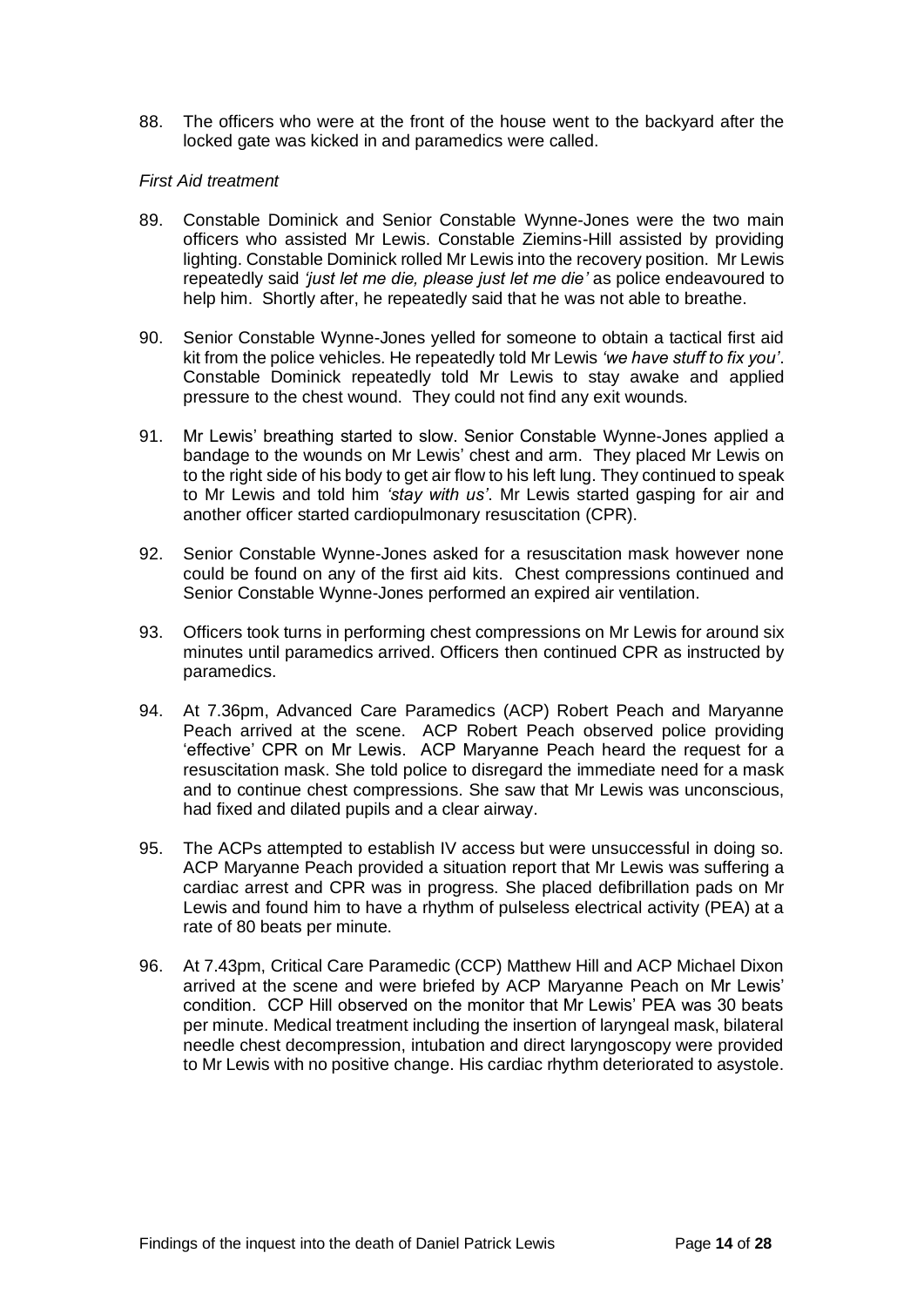- 97. Mr Lewis' airways were soiled with saliva and what appeared to be gastric contents, which required extensive suctioning. At one point, gastric contents were forced under pressure through a gastric port of the laryngeal mask which resulted in two police officers being sprayed in the face. Those officers were removed from the scene and referred to Rockhampton Hospital for further testing.
- 98. At 8.03pm, CCP and Senior Operations Supervisor Darren Pirie arrived at the scene and was briefed by CCP Hill. CCP Pirie observed significant management had been provided to Mr Lewis. After approximately 32 minutes of active resuscitation, CPR was ceased. Mr Lewis was declared life extinct at 8.12pm.
- 99. Constable Ziemins-Hill was separated from the scene by Sergeant Brandt and directed not to speak to anyone. Senior Sergeant Faria spoke to Constable Ziemins-Hill and information provided by Constable Ziemins-Hill was consistent with what was depicted on his BWC. Senior Sergeant Faria seized Constable Ziemins-Hill's gun and Taser.
- 100. Constable Dominick assisted by providing first aid to Mr Lewis for a short period of time until he was relieved by another officer. Sergeant Brandt also took Constable Dominick to the side of the house and told him not to speak to anyone. Senior Sergeant Faria asked Constable Dominick to take his accoutrements and place them on the ground. Both officers were then transported to Rockhampton Police Station and separated.

### <span id="page-14-0"></span>**Autopsy results**

- 101. On 3 September 2018, an external and full internal post-mortem examination was performed by experienced forensic pathologist, Dr Nigel Buxton. Toxicology, radiology and histology tests were also conducted.
- 102. Dr Buxton identified the following four major injuries:
	- a. Wound in the right lateral abdomen measuring 10mm in diameter;
		- b. Wound in the right chest measuring 22 x 10mm;
		- c. Wound on the lateral aspect of the right upper arm measuring 10mm in diameter with slight bruising around the edge and small amount of fat extruding; and
		- d. Wound on the inner aspect of the right arm with 45mm bruising around it.
- 10. An incised wound measuring 35mm in length was observed on the back of the left little finger as well as an incised wound 5mm long on the left middle finger. These wounds were examined. The irregular contours demonstrated the possibility that glass rather than a bladed weapon had caused them. It was not possible to determine whether they were obtained because of a defensive or an offensive action.
- 103. The internal examination showed fresh a bullet wound in the lower right abdomen that passed through and downward perforating the bowel, the mesentery, the superior mesenteric cascade and lodging in the left iliac crest. The wound to the chest showed the bullet had fractured the sixth rib.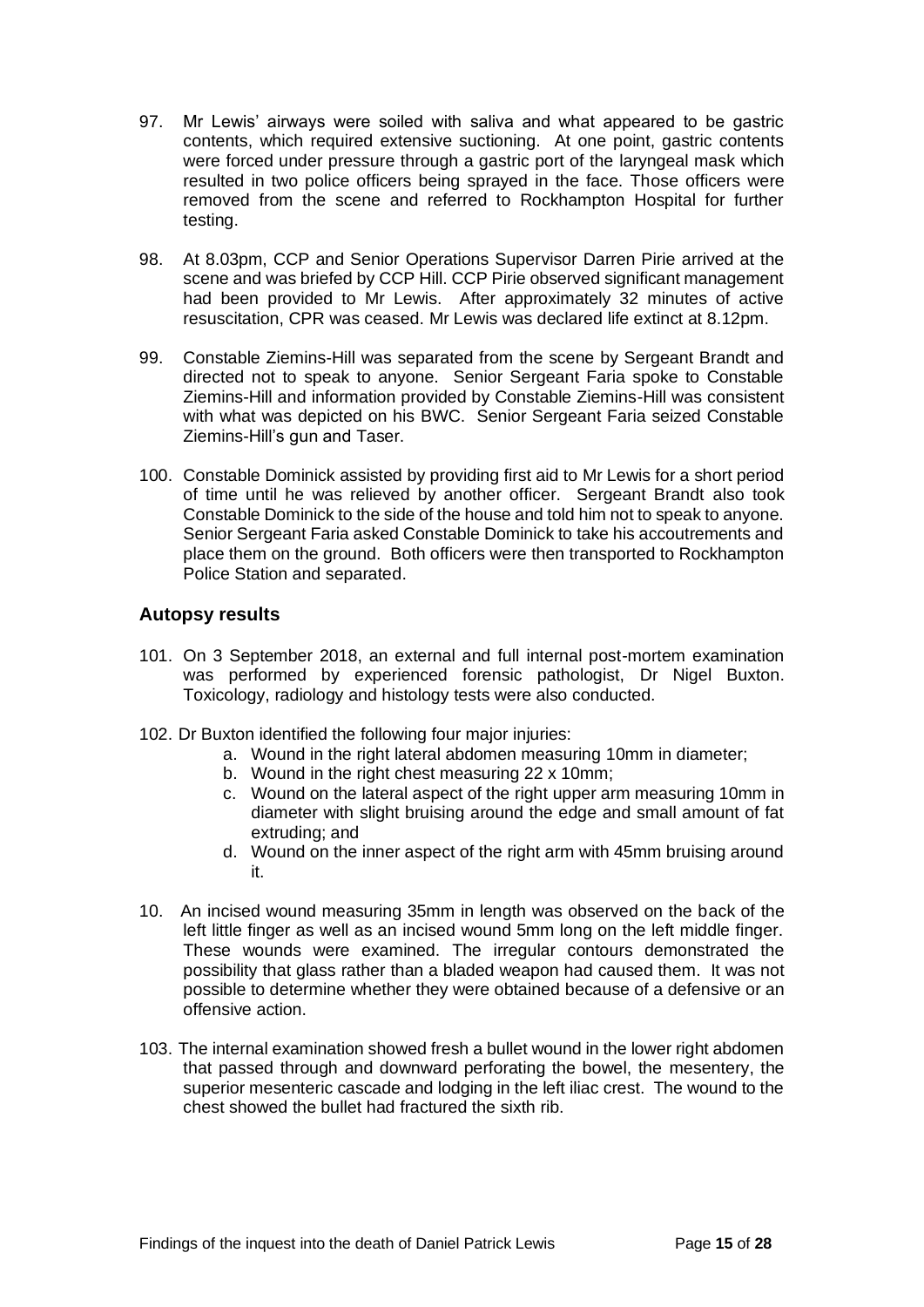- 104. There was mild degree of oedema in the brain and an old burr hole site was found in the right occipital region. There was no evidence of any significant natural disease that would have contributed to death.
- 105. Histology results of the brain, heart, kidneys and spleen were otherwise unremarkable apart from mild oedema and congestion on the brain.
- 106. The CT scan showed the bullet entry in the right chest and the bullet adjacent to the thoracic spine. It also showed what is presumed to be a second bullet adjacent to the left sacroiliac joint.
- 107. Toxicology testing of vitreous humour showed alcohol to be present at 153mg/100ml. This is equivalent to a blood-alcohol reading of 0.153%. A sample of subclavian blood showed:
	- Alcohol 174mg/100ml;
	- Diazepam 0.20mg/kg
	- Nordiazepam 0.14mg/kg
	- Sertraline 0.16mg/kg
	- Desmethyl Sertraline 0.27mg/100kg
	- Tetrahydrocannabinol (THC) 0.017 mg/kg.
- 108. Dr Buxton concluded that the cause of death was gunshot wounds to chest and abdomen.

# <span id="page-15-0"></span>**The investigation**

- 109. Detective Sergeant Christine Knapp from the QPS Ethical Standards Command (ESC) conducted an investigation into the circumstances leading to the death. The investigation commenced the next day and Constables Dominick and Ziemins-Hill participated in video walk-through re-enactments. Police also obtained audio recorded statements from the neighbours in the area. Those witnesses who heard the incident provided evidence including hearing a disturbance, police arriving and announcing themselves, a shotgun being mentioned, police warning Mr Lewis and hearing gun shots.
- 110. Constable Ziemins-Hill was sworn into the QPS on 23 July 2015. Constable Dominick was sworn into the QPS in November 2015. Both constables were stationed at the North Rockhampton Police Station at the time of this incident. Both had completed training relating to the Taser, Pistol, and the Use of Force Online Training Product in August 2018.
- 111. DS Knapp said that the entry into the yard was authorised under s 609 of the *Police Powers and Responsibilities Act*. That sections authorises entry to a place if a police officer reasonably suspects there is an imminent risk of injury to a person or an offence involving damaging property, or domestic violence has occurred before the officer's arrival. It was apparent that Ms McIntyre had also consented to the police presence.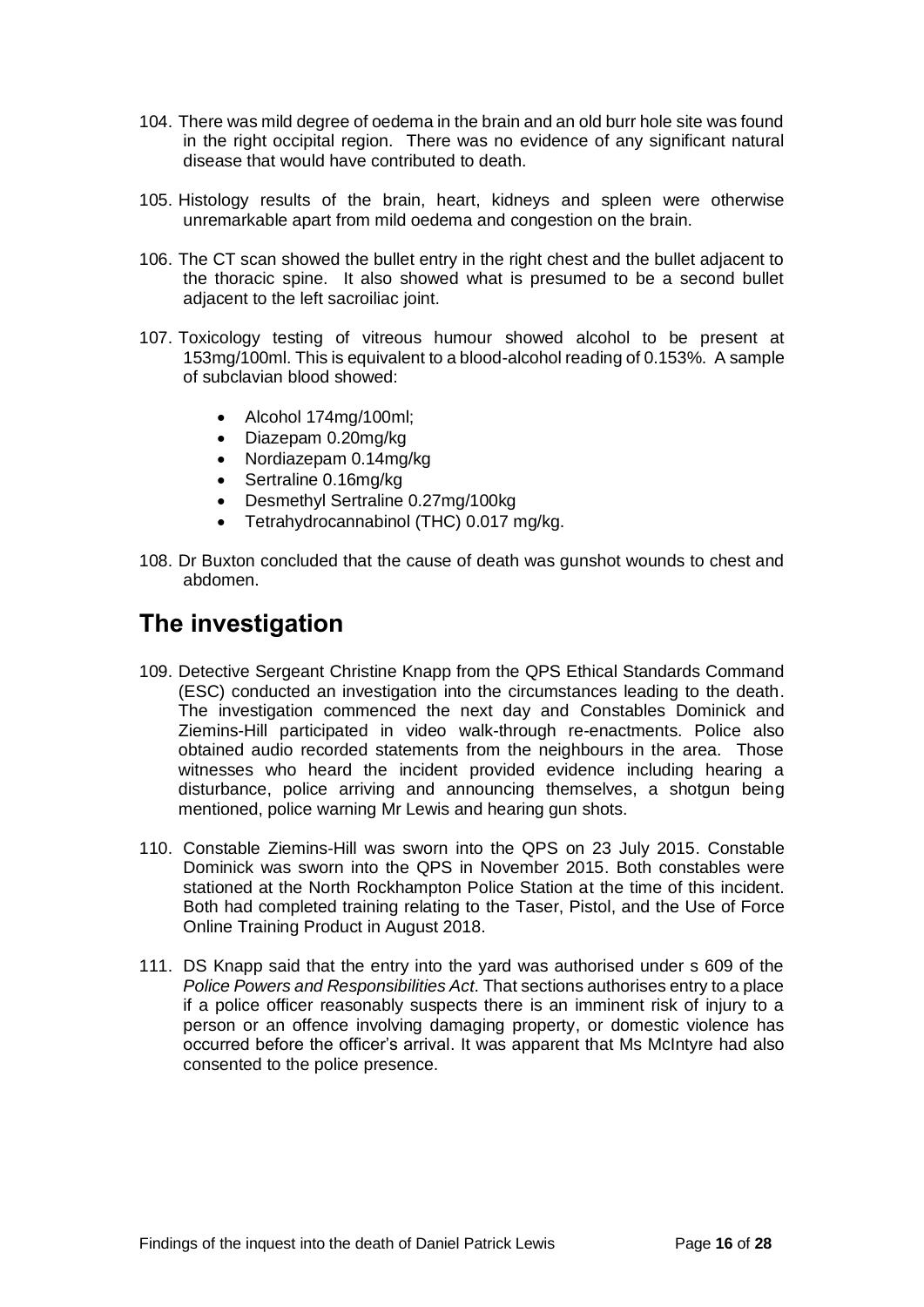#### *Situational use of force model*

- 112. The QPS uses the Situational Use of Force Model, Threat Assessment and Tactical Decision Making Process as operational tools to train officers to assist in a confrontational situation that may require them to use force. The Situational Use of Force Model assists police officers to select the most appropriate option(s) to resolve an incident. Section 14.3 of the QPS OPM reminds officers that they should only use the minimum amount of force necessary to resolve an incident, despite having statutory authority to use lethal force against a person in certain situations.
- 113. Officers are instructed to continually assess threat by considering the level of risk to a person, object or other officers, and having an understanding that there are "high" and "assessed" risks involved in an incident. High risk involves an obvious risk such as responding to a person who is armed. Assessed risk is the consideration given to a response based on an officer's assessment of a person, the situation, information known at the time and the officer's past experiences and training.

#### *Assessment of the use of force by Constables Dominick and Ziemins-Hill*

- 114. Constable Dominick had drawn his Taser as he arrived at the patio. He endeavoured to use his Taser as a minimum force option to try and resolve the incident without causing death and to achieve a better outcome.
- 115. Constable Ziemins-Hill drew his gun after seeing Mr Lewis was armed with two knives and the use of Taser had been ineffective. To end the threat of serious injury/death to Constable Dominick and himself he yelled for Mr Lewis to drop the knives and fired his gun when Mr Lewis did not drop the knives and started to move forwards.
- 116. According to Constable Ziemins-Hill, Mr Lewis would have been five to six metres away from him. He believed there was no other option available to him but to use lethal force.
- 117. DS Knapp engaged Sergeant Ricky Smith, a training officer in the Operational Skills Section at the QPS Academy to provide an expert opinion on Constable Dominick's decision to use his Taser and Constable Ziemins-Hill's decision to use his gun, and whether these actions in all the circumstances were justified. Sergeant Smith has been a QPS training officer since February 2005.
- 118. Sergeant Smith concluded that the action of Constable Dominick in deploying his Taser was reasonable and appropriate. The action of Constable Ziemins-Hill to use lethal force was also considered appropriate by Sergeant Smith considering the imminent threat of grievous bodily harm and death posed by Mr Lewis.
- 119. Sergeant Smith explained that Mr Lewis' acts with the knife could reasonably be construed as being offensive in nature and would cause a reasonable person to form a genuine belief that they were going to either suffer grievous bodily harm or die.
- 120. Sergeant Smith was of the belief that Constables Dominick and Ziemins-Hill's actions were legally defensible and there were not in breach of policy or legislation. He also stated both officers fulfilled their duties to provide necessaries of life.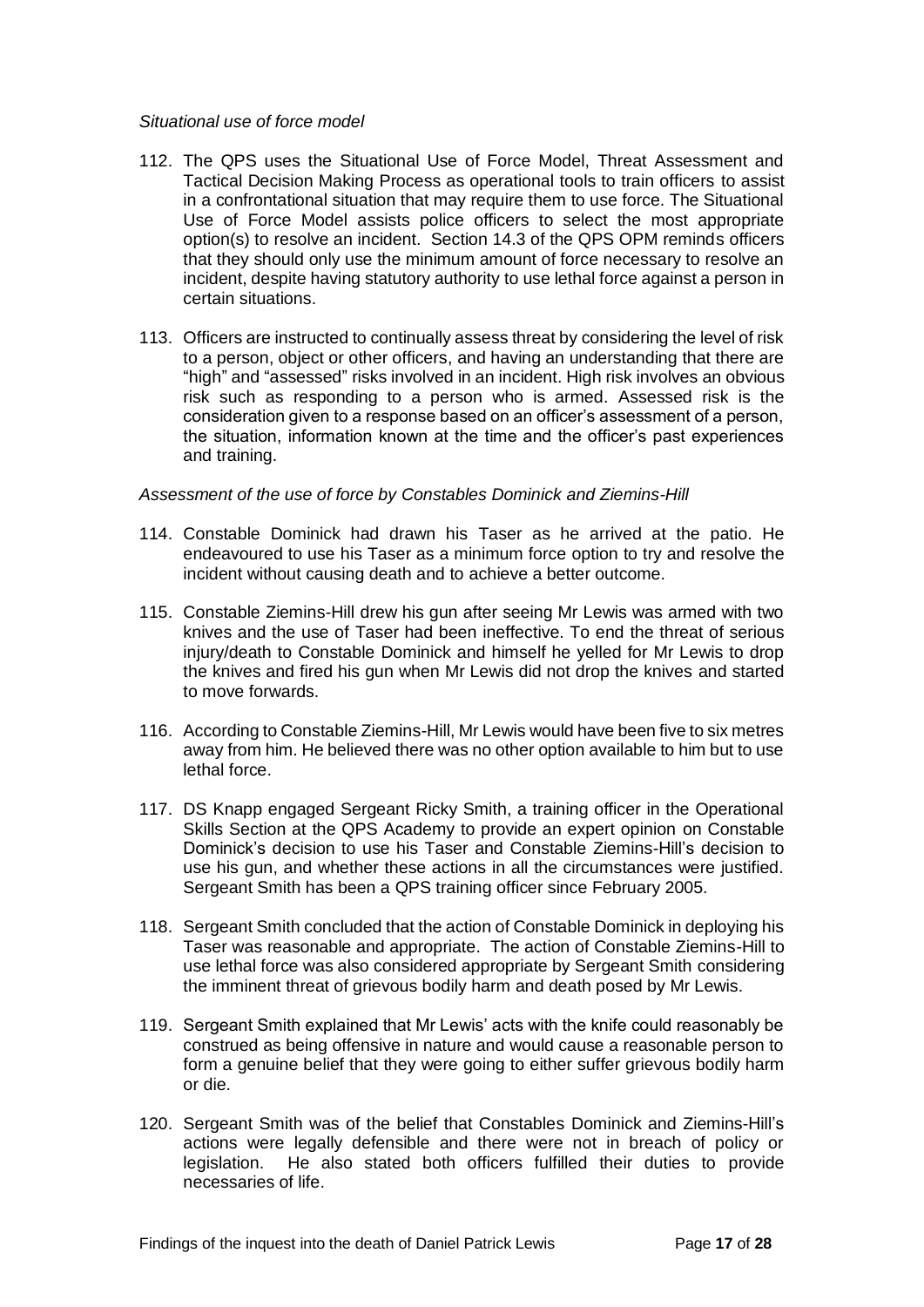- 121. After considering all the evidence, I agree that if Mr Lewis had not been shot by Constable Ziemins-Hill he would have proceeded to throw another knife or attack the officers with the knives in his possession at the time.
- 122. The ESC investigation concluded that the actions of Constables Dominick and Ziemins-Hill were lawful, authorised and justified. It also found there was no misconduct displayed by any of the officers involved and further concluded that no disciplinary proceedings were warranted.
- 123. DS Knapp was asked at the inquest whether the attending police should have engaged other options such as SERT, negotiators or a medical professional. In her opinion the incident evolved too quickly for any of those options to be engaged. Her view was that the entry to the yard was justified because of the need to get "eyes on" Mr Lewis to isolate and contain. She also noted Inspector Allen's opinion.<sup>23</sup>
- 124. Inspector Allen was asked to provide an opinion about the appropriateness of the police decision to enter the backyard of the residence and details of the training provided to officers with respect to Active Armed Offenders and Incident Command. He said that there is no restrictive direction that police must or will use any particular use of force option when attempting to resolve a situation - for example police are not trained or expected to always use lethal force when they identify a person with a knife, or use a baton when they identify a combative violent person. Officers are expected to make decisions regarding the resolution of situations using tools such as the Situational Use of Force Model 2016, and the threat assessment and tactical decision making process.
- 125. Officers are expected to use the minimum amount of necessary force to resolve situations, if any force at all, and are accountable for their choices, decisions and assessment of that situation as an individual decision for which each officer will be held accountable.
- 126. Inspector Allen said that the threat assessments of Constable Dominick and Constable Ziemins-Hill were conducted in accordance with established QPS policy, training and doctrine. He said that the officers' decision to move into the back yard was consistent with attempts to locate, engage and contain Mr Lewis. There had been minimal contact with Mr Lewis and there was little information about his intentions, whether he had self-harmed or other information to enable a continuous threat and risk assessment. While the decision to enter the back yard partially limited the officers' ability to withdraw, he considered there was "ample room in the back and side yard of the property which would have afforded the officers avenues to create distance or seek some cover".

#### **Other issues arising out of the ESC investigation**

#### *Issue with Police Communications regarding flags/warnings relating to Mr Lewis*

127. A triple zero call made by Mr Wieck was answered by a communications calltaker from Ipswich. Information was then provided by the call-taker to North Rockhampton police communications. The incident was described as DV incident and was given Priority 2, which meant officers were to proceed under lights and sirens as there was danger of a serious injury or death to a person.

<sup>23</sup> Ex B25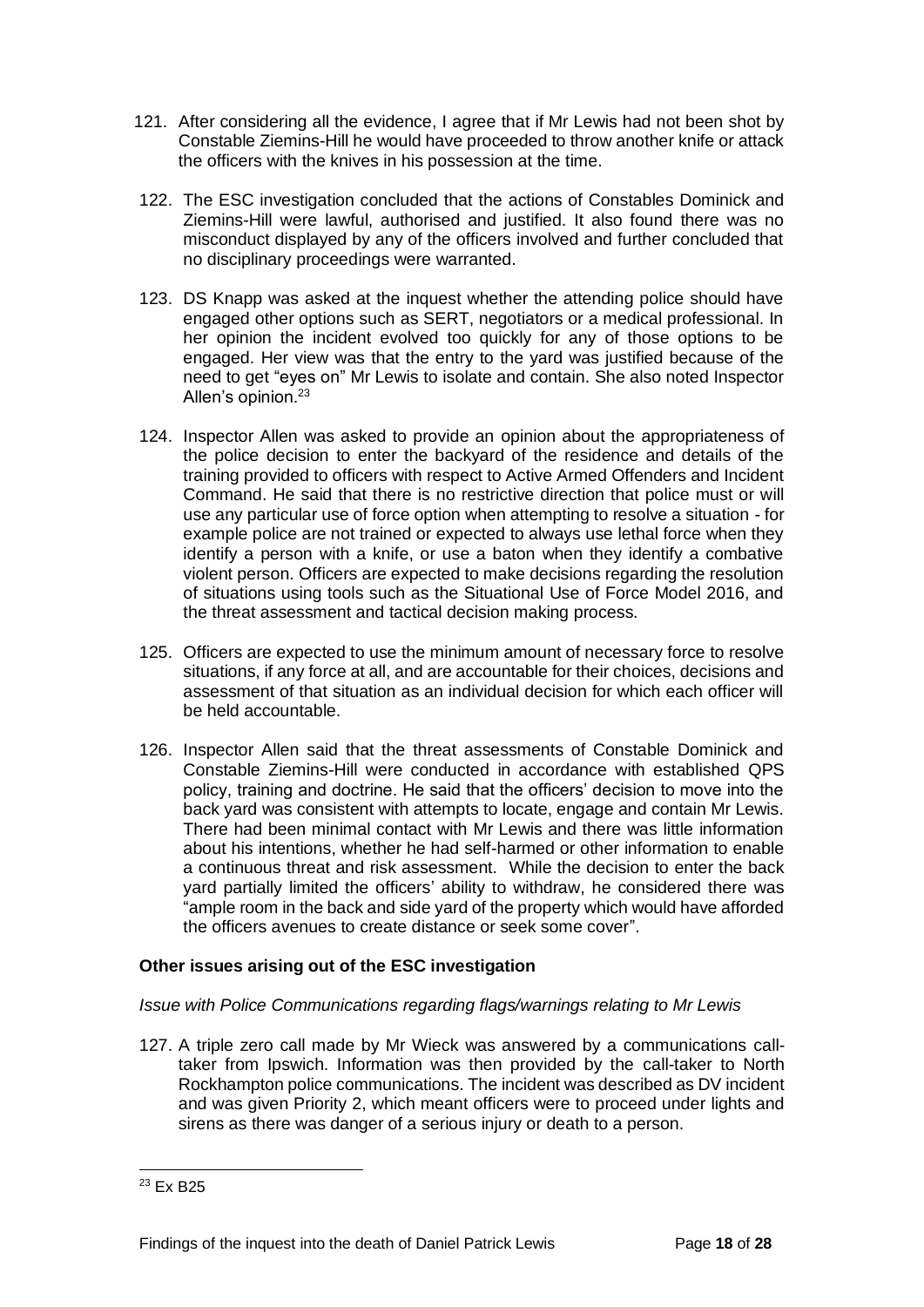- 128. The incident was identified as 'partial' which meant that the call-taker in Ipswich was still on the phone to Ms McIntyre's son trying to get further details. At the same time, he was sending the job to Rockhampton communications through the QLD Computer Aided Dispatch (QCAD) system. The job was approved by Sergeant Mark Dean who was the Communications Supervisor at the time. In approving the job Sergeant Dean did not see any flags/warnings for Mr Lewis.
- 129. After approval, the job was provided to the dispatcher and then to the crews. Senior Constable Jennifer Henry, a communications room operator, was the dispatcher on the night. Her job was to provide as much information about Mr Lewis and any previous incident at the address to the crews attending. When Senior Constable Henry looked up Mr Lewis' details the address attached to his name was incorrect. Senior Constable Henry did not find any flags or warnings about Mr Lewis.
- 130. Zanda Clews, a Civilian Radio Operator on the night conducted further searches and found several flags/warnings for Mr Lewis. The flags/warnings related to Mr Lewis' current charges before the Court for assault/obstruct/spitting on police, that he had an extensive criminal history in Victoria, the current DV order against Mr Lewis and that he was unsuitable to hold a weapons licence. Ms Clews advised Senior Constable Henry of this and told her to advise the police crew. The information is supposed to be provided to first responders on their way to the address.
- 131. Senior Constable Wynne-Jones recalled receiving the above flags/warnings when he was already at the address but by that time, he was not able to fully pay attention to them as *'there was just too much information overload by that stage'*.
- 132. According to Sergeant Dean and Ms Clews, the triple zero call taker should have added this information when they communicated the job to Rockhampton. However, given that Ms Clews found the flags/warning through further searches this is something that Senior Constable Henry could have also found in the system. Senior Constable Henry could not recall whether she broadcast the information to the attending crews about the flags/warnings.
- 133. Sergeant Brandt said that if he was aware that Mr Lewis had a mental illness it would not have changed his consideration of the use of force options. That would become relevant in the negotiation phase.

#### *Issue with the QLite Device on the night of the incident*

134. On the night of the incident, there were issues with the QLite device. QLites are devices issued to police officers and provides information like flags/warning mentioned above. This is in addition to Police Communications providing first responders with the flags/warnings. However, on this occasion Senior Constable Wynne-Jones advised he had trouble accessing the QLite. He was not able to access the information and was later provided the flags/warnings when he was already at the address.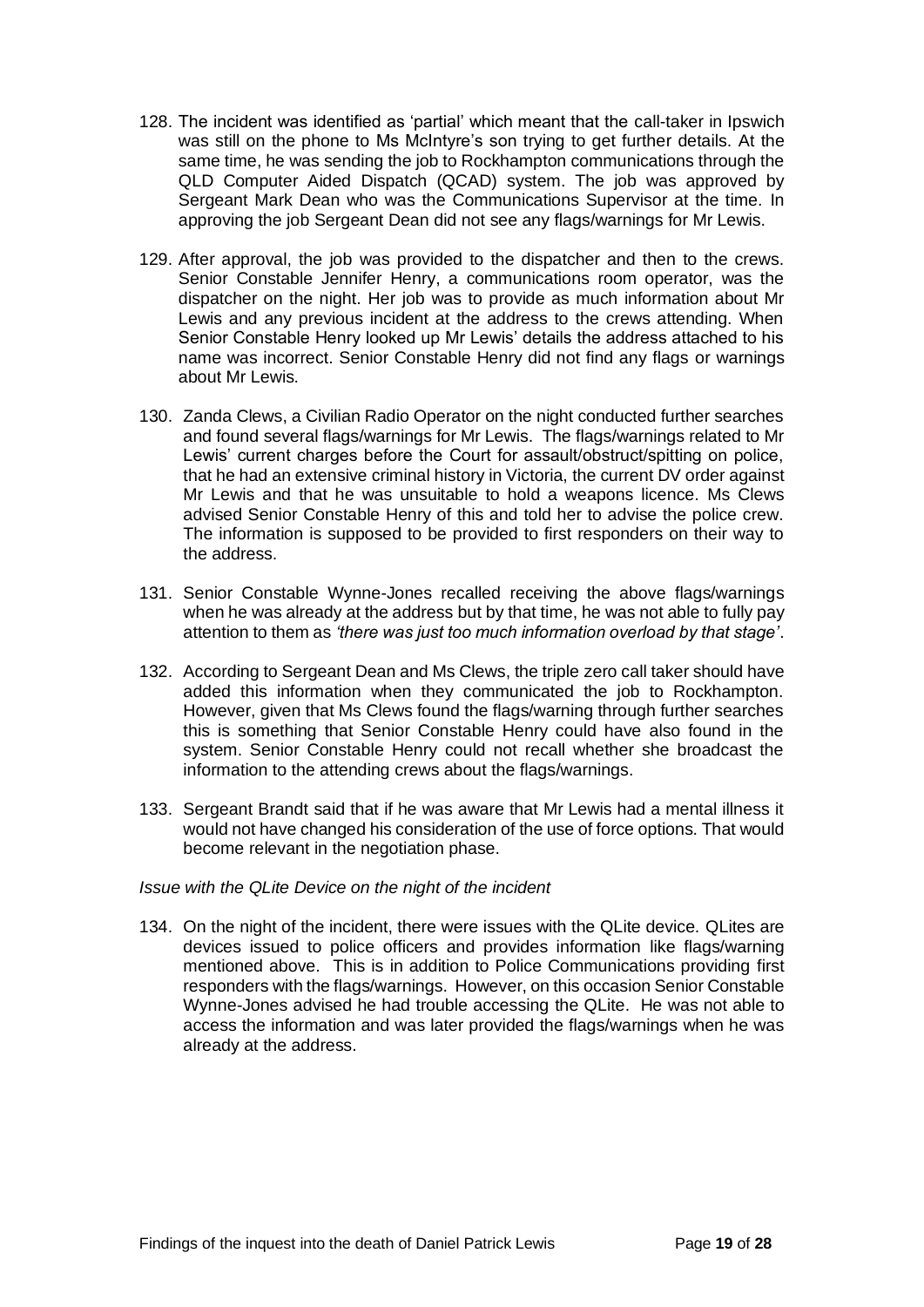- 135. Senior Constable Wynne-Jones stated that it would have been beneficial for him to be verbally provided the flags/warning by Police Communications so that he and his partner could concentrate on the road en route to the incident. Senior Constable Wynne-Jones stated that he did not believe that receiving the flags/warnings about Mr Lewis would have changed his response unless he had to go inside the house (i.e., to give first aid to Mr Lewis if he self-harmed). He said he would have been more cautious as they would have all been at a greater risk.
- 136. Senior Constable Wynne-Jones stated issues with QLite devices are a rare occurrence.

#### *Issue regarding the lack of resuscitation mask in the Tactical First Aid Kit*

- 137. After Mr Lewis was shot, police attended to him to provide first aid. When Mr Lewis' breathing slowed down Senior Constable Wynne-Jones asked for a disposable resuscitation mask, but none could be found in the available first aid kits. Senior Constable Wynne-Jones performed Expired Air Resuscitation to get Mr Lewis' lungs going again. When he heard movement in Mr Lewis lungs, compression was continued by another officer.
- 138. Senior Constable Wynne-Jones stated that a resuscitation mask was usually in the first aid kits however none could be found at the time of this incident.

#### *Family Concerns*

- 139. Mr Lewis' brother who lived in New Zealand raised concerns with police when they spoke to him a few days after Mr Lewis' death. His concerns revolved around the media portraying Mr Lewis as a bad person, why were there so many police at the address as well as concerns about how the head of 'CIB' had dealt with Mr Lewis' death. He said that his mother was told by an officer that *'when police shoot, they intend to kill',* which upset his mother.
- 140. Mr Lewis' brother also raised concerns about whether the police officer Mr Lewis previously had made a complaint about following his March 2018 arrest was present on the date of his death. Constables Dominick and Ziemins-Hill had not previously encountered or had dealing with Mr Lewis.

### <span id="page-19-0"></span>**Conclusions on inquest issues**

#### **The appropriateness of the actions of the attending police officers, including the decision by the police to enter the backyard of the residence.**

- 141. Whether the actions of the officers were appropriate should not be determined retrospectively. In my view, it is necessary to consider this question objectively from the perspective of the officers at the time of the incident.
- 142. The officers who attended the scene gave evidence in the inquest of their assessment of the circumstances they faced on arrival and as events unfolded. It was clear that the attending officers engaged in ongoing risk assessments.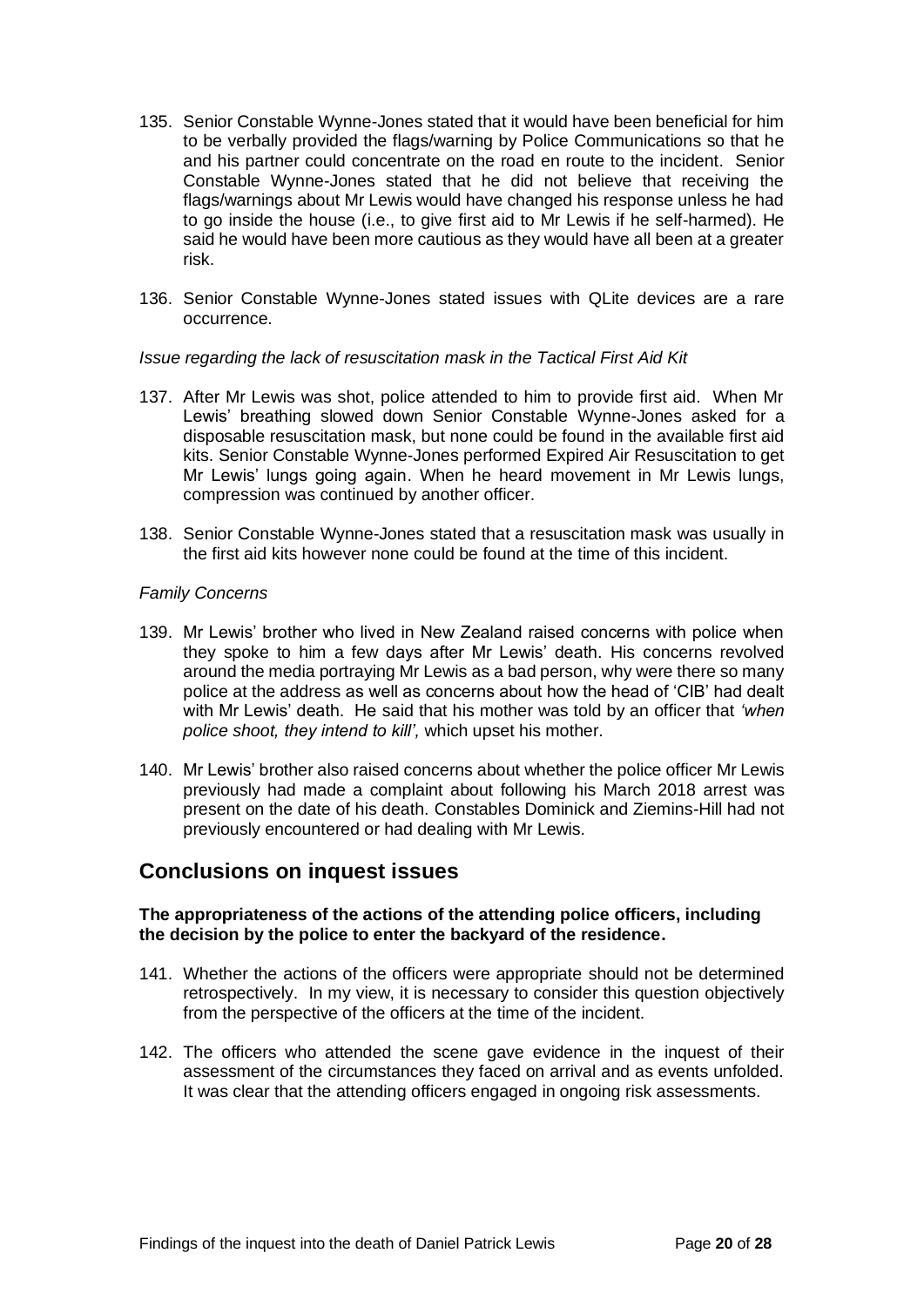- 143. The confrontation between the officers and Mr Lewis was captured on BWC. It is evident that Constable Ziemins-Hill had given repeated warnings for Mr Lewis to drop the knife and get on the ground. In the circumstances, it was reasonable for Constable Ziemins-Hill to form the belief that he or Constable Dominick would have suffered serious injury or death if Mr Lewis was not shot.
- 144. Constable Dominick made an effort to use nonlethal force by way of the Taser to de-escalate and mitigate the risk. Unfortunately, Mr Lewis had continued to advance on Constable Dominick with two knives in his possession after the effort to Taser him was unsuccessful. He was only 5-6 metres away from the officers at that time.
- 145. I accept the submissions from Counsel Assisting that Constable Ziemins-Hill acted appropriately in firing his weapon in response to the threat posed by Mr Lewis. I also agree that Constable Ziemins-Hill's application of lethal force was appropriate in the circumstances.
- 146. Mr Lewis' mental health was deteriorating in the lead up to his death. He was prescribed medication just three days before his death. He was advised to return for assistance from AODS the day before he died. Mr Lewis was aware that his drug and alcohol consumption triggered negative behaviours. This was evident from his previous help seeking after consuming drugs. Unfortunately, Mr Lewis did not seek help in the hours prior to his death. Instead, he had been drinking during that time.
- 147. While the investigation identified several issues with the QLite device, police communications and the absence of a resuscitation mask, those were not outcome changing. The flags available through police communications were limited to violent past offences, domestic violence history and weapons licensing suitability.
- 148. Senior Constable Wynne-Jones stated that his response to the incident would not have changed had he received the flags/warnings about Mr Lewis unless police were required to enter the house.
- 149. Police provided first aid to Mr Lewis. The need for the resuscitation mask became apparent when Mr Lewis' breathing slowed down. This was close to when paramedics arrived. Despite the absence of the mask, Senior Constable Wynne-Jones performed effective resuscitation.

#### *The decision to enter the yard*

- 150. Senior Constable Wynne-Jones' direction to Constables Dominick and Ziemins-Hill to enter the backyard when they arrived as opposed to waiting, or deploying to a safer location for containment purposes, was explored at the inquest. Senior Constable Wynne-Jones knew Mr Lewis was the only person in the house, possibly armed and was not an immediate threat to anyone but himself.
- 151. The police action of entering the backyard may have escalated Mr Lewis' level of aggression. On one view, as the incident was contained there was no need for police to enter the yard.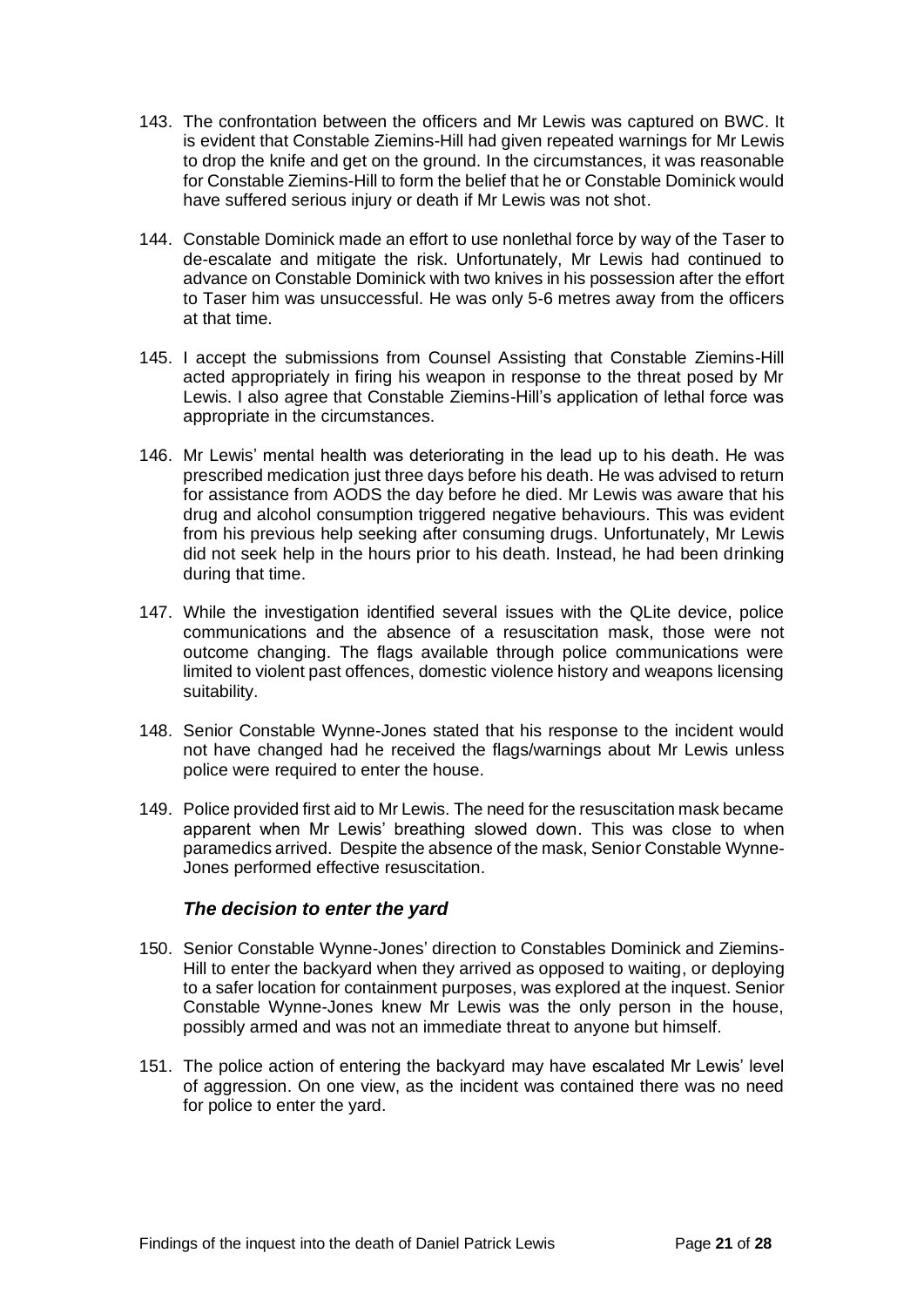- 152. It was submitted by counsel for Ms Lewis that the decision to enter the backyard was not considered "ideal" by Inspector Allen as it limited the capacity of the Constables to withdraw. It was also noted that Sergeant Brandt indicated that the purpose of entering the yard was to conduct initial enquiries and to get "eyes on". It was submitted that the decision to enter the yard inhibited the capacity of the QPS to move from isolation to containment, where Mr Lewis might have been able to wander around the backyard during a period of negotiation.
- 153. Counsel for Ms Lewis submitted that the communication techniques deployed by the Constables in telling Mr Lewis to "come outside and put his hands up" resulted in an escalation of his behaviour as he responded directly to that challenge. This was contrasted with the communication style of Senior Constable Wynne-Jones, who was using Mr Lewis' first name and checking on his welfare. Mr Lewis made no response to that communication. It was submitted that the inference could be drawn that the challenge changed his behaviour.
- 154. Counsel for Ms Lewis also submitted that Constable Wynne-Jones indicated that there was insufficient use of the mental health coordinator role in Rockhampton, and there was a lack of reference to the flags relating to Mr Lewis' mental health history. He noted that Sergeant Brandt was preparing to transition to the negotiation phase after Mr Lewis was contained. It was submitted that apart from Sergeant Brandt there were no genuine enquiries made about Mr Lewis' mental health status.
- 155. It was submitted for Ms Lewis that I should find that the conduct of the officers viewed collectively was less than appropriate. There were objective features that should have alerted those responsible to proceed with more caution, allowing the creation of time and space for the officers and the establishment of a broader cordon. It was submitted that the entry to the backyard escalated the incident and there were opportunities to leave the backyard after the police had gained situational awareness.
- 156. I accept that the triple zero calls did indicate that Mr Lewis may have been suicidal, was agitated and may have been experiencing mental health issues.
- 157. Guidance for officers on Incident Command is provided in the QPS Operational Procedures Manual. The OPM outlines the establishment of an Incident Action Plan (IAP) as the situation calls for it. An IAP assists in *'defining a situation, the setting of the plan's objectives, the allocation of tasks and the coordination of staff'*. 24
- 158. An IAP could be a mental process for immediate decision at an incident scene depending on the scale, complexity, time factors and risk of the incident. The IAP is a course of action to accomplish one or more of the following objectives collectively known by the acronym ICENRIRE (Isolate, Contain, Evacuate, Negotiate, Resolve, Investigate, Rehabilitate, Evaluate).

<sup>&</sup>lt;sup>24</sup> OPM 1.12.7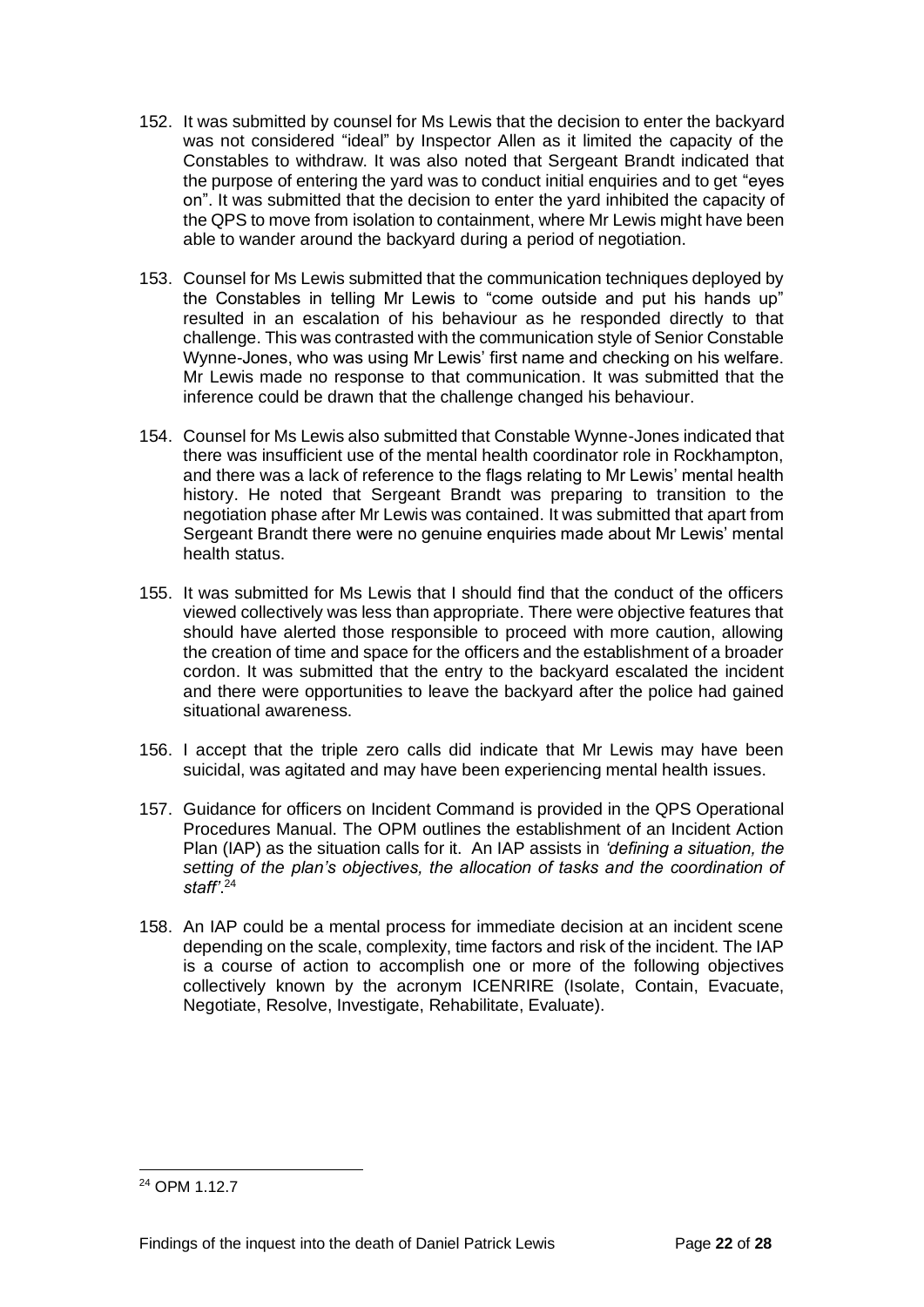- 159. At most incidents, the primary consideration for the Police Forward Commander and first responders is to Isolate, Contain and Evacuate (ICE). The remaining objectives of ICENRIRE can be addressed as the situation needs or dictates. Putting these in action can minimise the risk of potential harm from occurring and allow the Forward Commander time to put into action the remaining objectives as required.<sup>25</sup>
- 160. As the most senior officer on the scene when police first responded to this incident, Senior Constable Wynne-Jones was in command and responsible for determining the initial actions of police. Command and the responsibility for decisions transferred to higher ranking officers as they arrived at the incident. In this case that was Sergeant Brandt.
- 161. Incidents are contained to minimise the loss of evidence and escalation of the incident, prevent or minimise the risk of the offender escaping and being mobile, minimise contamination of the crime scene or allow for agencies to focus on how to deal with the incident. These are achieved through the deployment of cordons or considering other possible scenarios that may arise.<sup>26</sup>
- 162. As discussed in the OPM, there are several options available to an offender in a siege situation, including for an offender to project threat outwards as Mr Lewis did in using knives to confront police.
- 163. Constables Dominick and Ziemins-Hill established a cordon in the backyard as opposed to using a neighbouring property. Constable Dominick was aware of utilising ICENRIRE and believed it was his job to isolate and contain the incident, and establish a line of communication with Mr Lewis. Similarly, Senior Constable Wynne-Jones said in his interview that the situation needed to be contained given the information that Mr Lewis was by himself in the house.
- 164. Sergeant Brandt arrived at the scene around four minutes after the first responders. Constables Dominick and Ziemins-Hill were at the back of the house by then. Within a minute or so of Sergeant Brandt's arrival, Mr Lewis made the threat regarding the shotgun and Sergeant Brandt commented that Constables Dominick and Ziemins-Hill needed to be pulled out of the yard. However, within a minute of this occurring, Mr Lewis came out of the house and confronted the two officers at the back of the house.
- 165. Constables Dominick and Ziemins-Hill stated that by the time the threat was made, they did not feel it was safe for them to retreat and the best outcome was to try and get cover. They would have had to jump back over the fence to get out of the yard.
- 166. Constable Wynne-Jones' reasoning for asking Constables Dominick and Ziemins-Hill to cover the backyard was to have "eyes on" Mr Lewis. He was aware that Mr Lewis was alone in the house and was possibly armed with knives from the kitchen. At one point Constable Wynne-Jones indicated that Mr Lewis may have also escaped prior to police attendance. This comment was made after he asked Constables Dominick and Ziemins-Hill to go to the back of the house.

<sup>25</sup> OPM 1.12.7

<sup>&</sup>lt;sup>26</sup> OPM 1.12.7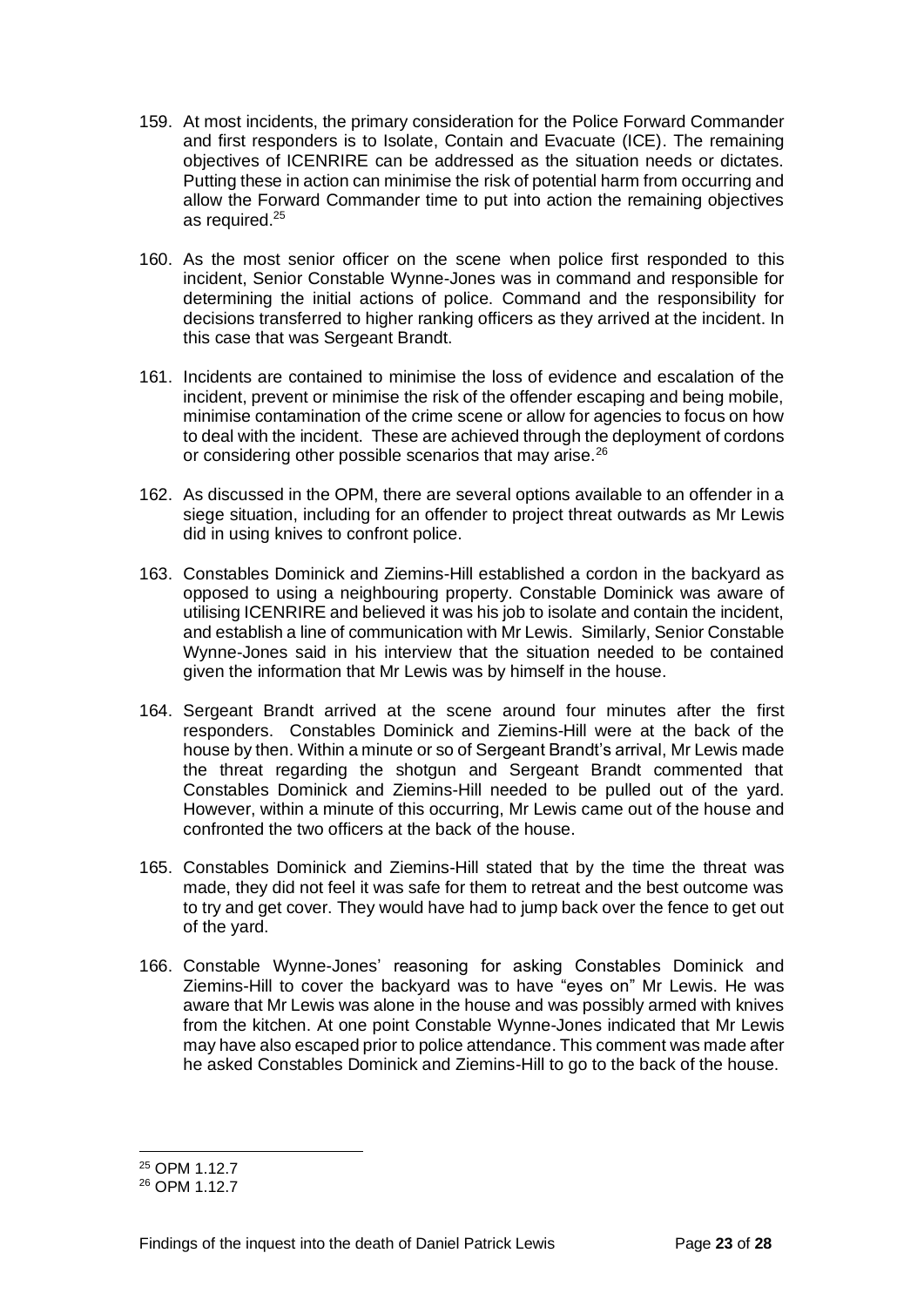- 167. It is clear from the evidence that the incident transpired over a short period of time. Police were required to respond to a dynamic situation which escalated quickly because of the actions of Mr Lewis.
- 168. The attending police, at the direction of Senior Constable Wynne-Jones and then Sergeant Brandt, implemented an Incident Action Plan. This consisted of isolating and containing Mr Lewis while attempting to engage with him. It was unknown if he was in the residence, or whether he may have self-harmed and required assistance, when the decision was made for officers to enter the backyard. Senior Constable Wynne-Jones told the inquest that he conducted a risk assessment which took into account the safety of people in the vicinity, the safety of officers and the safety of Mr Lewis. He said that the cordon could have been moved further back after more officers became available.
- 169. The evidence of Sergeant Brandt was that to establish a full inner and outer cordon at least 12 officers would be required. However, Inspector Allen thought that seven would be sufficient. He also said that it was not unusual for country policing to be carried out by one or two officers and necessary adjustments had to be made to the approach in those circumstances. The submission from the Commissioner indicated that the diagrams relating to cordons in the OPM were for the purpose of quidance only.
- 170. On balance, I agree with the submission of counsel assisting that the decision to enter the yard was reasonable in the circumstances. Both Constables understood that they were required to get "eyes on" Mr Lewis to ensure there was containment of the threat posed. Given the information that was known to police at the time about the events that had transpired shortly before they arrived at the scene coupled with the layout of the residence, including the fencing and adjoining properties, I am satisfied that this decision was consistent with police policies and procedure and was necessary given the unknown threat posed.
- 171. I accept the evidence of Inspector Allen that those actions were necessary to gain further situational awareness and information to be able to make the necessary continuous risk and threat assessments. As Inspector Allen said, the police officers had to choose whether to stay in the yard or "accept a level of risk and do the job". I also accept Inspector Allen's evidence that the request for Mr Lewis to come out of the residence was appropriate as entering the residence would have been extremely dangerous. Mr Lewis had access to weapons inside the house and had a detailed knowledge of the layout of the house.
- 172. After Mr Lewis engaged with police by way of threat, including that he had a shot gun, there was a plan to remove the Constables from the yard. However, the Constables took cover by standing behind concrete pillars and continued to provide situational reports of Mr Lewis' actions inside the residence. I accept the evidence from the Constables that it was not safe to retreat over the front gates, particularly after Mr Lewis indicated he was in possession of a firearm.
- 173. I also accept that the structure of the backyard and the height of the fencing did not allow for an effective cordon to be established with the Constables located in adjoining properties as opposed to inside the perimeter. There was initially an insufficient number of officers for an effective cordon to be established outside the fence line.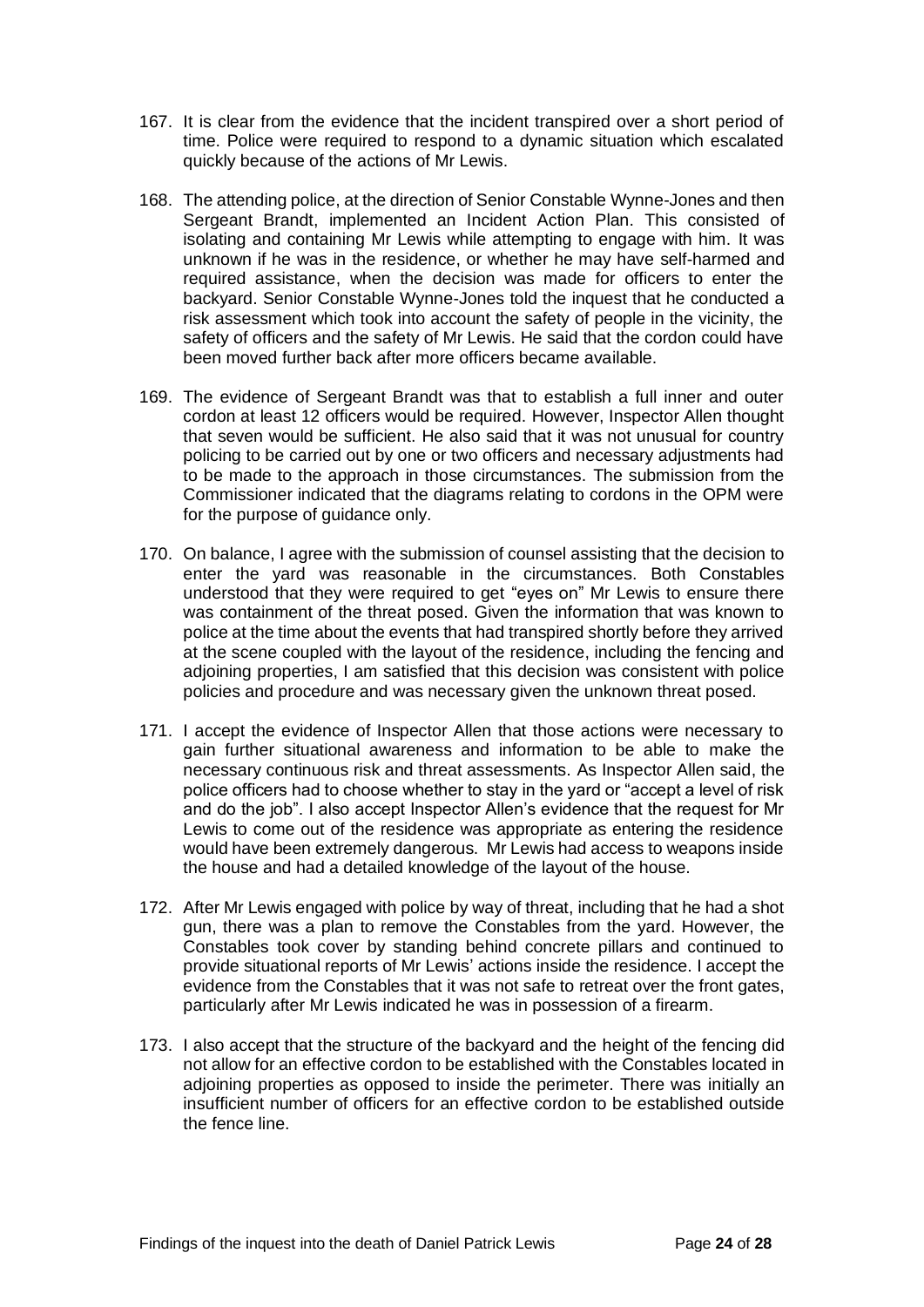- 174. In addition, it is unlikely that the presence of the police officers within the backyard was outcome changing. Mr Lewis elected to arm himself with knives and confront the police officers which led to the application of fatal force. It is possible, considering his earlier statements to Ms McIntyre and subsequent request that police officers let him die, that he had little regard for his own wellbeing at that time.
- 175. I agree that it was important, having regard Mr Lewis' assault on his partner and her son, to ensure that he had not left the residence or self-harmed and required assistance. Had the situation evolved into a prolonged siege it may have been possible to safely extract Constables Dominick and Ziemins-Hill. The reality was the situation was brought to a head by Mr Lewis.
- 176. In my view, it was not possible in the five or six minutes over which this incident evolved for other measures such as the engagement of a negotiator or the Mental Health Liaison Service to be used.

#### **The sufficiency of the training provided to officers in responding to a similar incident, particularly involving an armed offender.**

- 177. Inspector Allen said that OST training is a yearly mandatory requirement to be completed by all police officers. OST training is delivered to regionally based OST instructors who attend yearly curriculum update workshops. Regionally based part time instructors are then tasked with the facilitation of OST training to all sworn police officers. The same curriculum is also reflected in recruit training.
- 178. Each of the officers who gave evidence at the inquest was asked about the training they were provided by the QPS.
- 179. Senior Constable Wynne-Jones said he had received incident command training prior to the April 2018 Commonwealth Games. He said that he had also received training in responding to mental health incidents including the engagement of negotiators. He said that in this incident a negotiator would not have been called until the situation was contained.
- 180. Sergeant Brandt said that he was familiar with the QPS situational use of force model and the principles of situational containment. When undertaking a risk assessment, he considered "person, action and place". He had received incident command training 4-5 years prior to the inquest. He was familiar with incident action planning and had also undertaken QPS mental health training via an online course.
- 181. Constables Dominick and Ziemins-Hill told the inquest that they had received training in the situational use of force model at the Police Academy and this was refreshed in annual OST training. Both had undertaken mental health awareness training. Constable Dominick had also undertaken incident command training after this incident.
- 182. It was submitted on behalf of Ms Lewis that more in depth face to face training on mental health issues should be carried out. Inspector Allen said that the QPS carried out many training scenarios involving persons who are in crisis and armed – such as Mr Lewis. He said that police officers regularly encounter these scenarios. It is the QPS' core business, and officers are trained to bring a humane rather than a tactical mindset to these situations.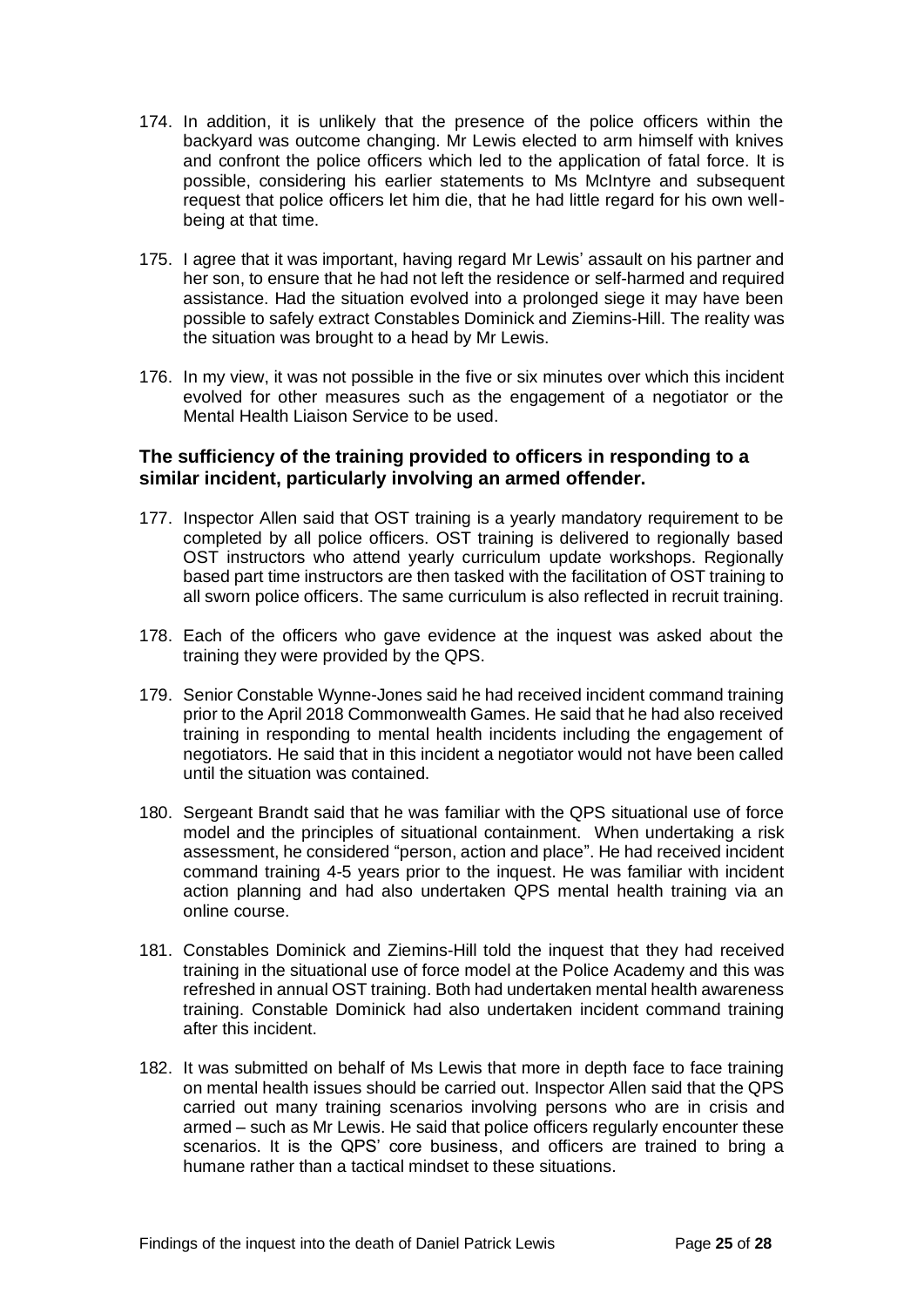- 183. Inspector Allen said that officers are trained to adopt a slower approach to urgent situations, enabling a more planned response. This was facilitated by the design of the Bob Atkinson Operational Capabilities Centre at Wacol. The Commissioner also submitted that this was adequately covered in initial training at the Academy. Firearms training also involved a consideration of mental health issues and tactical communication skills are central to that.
- 184. Chapter 6.6.13 of the OPM deals with mental health intervention coordination and training. The OPM notes that the QPS can initiate a request for consultation with Queensland Health to prevent or lessen the risk of harm to the person or others. Officers are required to seek Queensland Health advice where they identify that the call for service may fall within the definition of a mental health incident.
- 185. Recommendation 12 from the 2017 recommendations following the inquest into the deaths of five men shot by police was that the "*Queensland Government conduct a comprehensive review of the mental health intervention portfolio/project (MHIP) to ensure the revitalisation of the MHIP as recommended by the violent confrontations review (VCR) recommendation 2, and its sustainability*".
- 186. Recommendation 14 from that inquest was that the "*Queensland Police Service retain mental health training as a core component of the recruit and first year constable training programmes"*. I am satisfied that the QPS has made substantial progress in the implementation of those recommendations.<sup>27</sup>
- 187. After considering the evidence of Inspector Allen, I am satisfied that the training given to police officers with respect to the situational use of force model, armed offenders, threat and risk assessments, as well as incident command and dealing with those in mental health crisis is sufficient to ensure that officers are trained effectively to respond to dynamic and challenging incidents such as that confronted on the night of Mr Lewis' death.

### **The sufficiency and appropriateness of the investigation conducted by Ethical Standards Command**

188. The factual circumstances leading up to Mr Lewis' death were thoroughly and professionally investigated by Detective Sergeant Knapp from the Ethical Standards Command. Those were detailed in the coronial report and associated annexures. The factual circumstances as set out in the report were not in contention at the inquest. Neither was the adequacy of the investigation.

<sup>&</sup>lt;sup>27</sup> https://www.justice.qld.gov.au/ data/assets/pdf\_file/0011/577343/qgr-policeshootings-20211209.pdf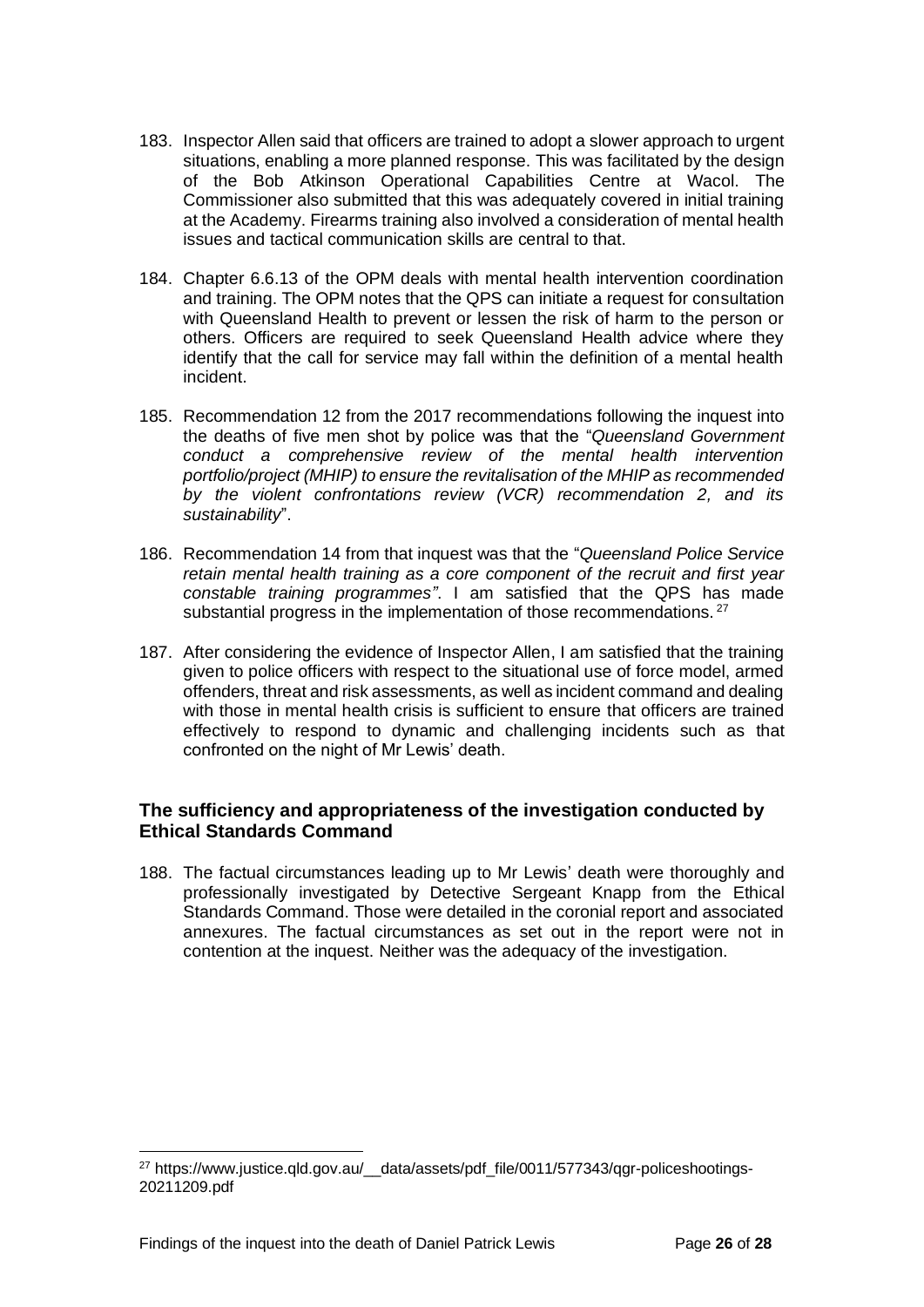# **Findings required by s. 45**

189. I am required to find, as far as is possible, the medical cause of death, who the deceased person was and when, where and how he came by his death. As a result of considering all the evidence, including the material contained in the exhibits, I make the following findings:

<span id="page-26-4"></span><span id="page-26-3"></span><span id="page-26-2"></span><span id="page-26-1"></span><span id="page-26-0"></span>

| <b>Identity of the deceased -</b> Daniel Patrick Lewis |                                                                                                                                                                                                                                                                                                                              |
|--------------------------------------------------------|------------------------------------------------------------------------------------------------------------------------------------------------------------------------------------------------------------------------------------------------------------------------------------------------------------------------------|
| How he died $-$                                        | Mr Lewis had a significant history of addiction to<br>alcohol and other substances which had affected his<br>mental health, as did an acquired brain injury.                                                                                                                                                                 |
|                                                        | On the day of his death, he had assaulted his partner<br>and her son at his partner's home, where he had<br>been living for several months. Police officers were<br>called to attend the incident following a 000 call. The<br>first police crew arrived at the property at around<br>7:20pm on 31 August 2018.              |
|                                                        | Mr Lewis refused to come out of the property. After<br>two police officers went into the backyard of the<br>property, he informed officers that he had a shotgun.<br>Soon after, Mr Lewis came out of a side door armed<br>with three knives. He threw one of knives at a police<br>officer.                                 |
|                                                        | Mr Lewis repeatedly ignored calls from police to drop<br>the knives. An attempt to immobilise him with a<br>Taser was unsuccessful. After Mr Lewis was poised<br>to throw another knife at the police officers and came<br>within 5-6 metres of them, he was shot by a police<br>officer acting in the course of his duties. |
| Place of death $-$                                     | Geoff Wilson Drive, Norman Gardens, Queensland                                                                                                                                                                                                                                                                               |
| Date of death-                                         | 31 August 2018                                                                                                                                                                                                                                                                                                               |
| Cause of death -                                       | Gunshot wounds to the chest and abdomen                                                                                                                                                                                                                                                                                      |